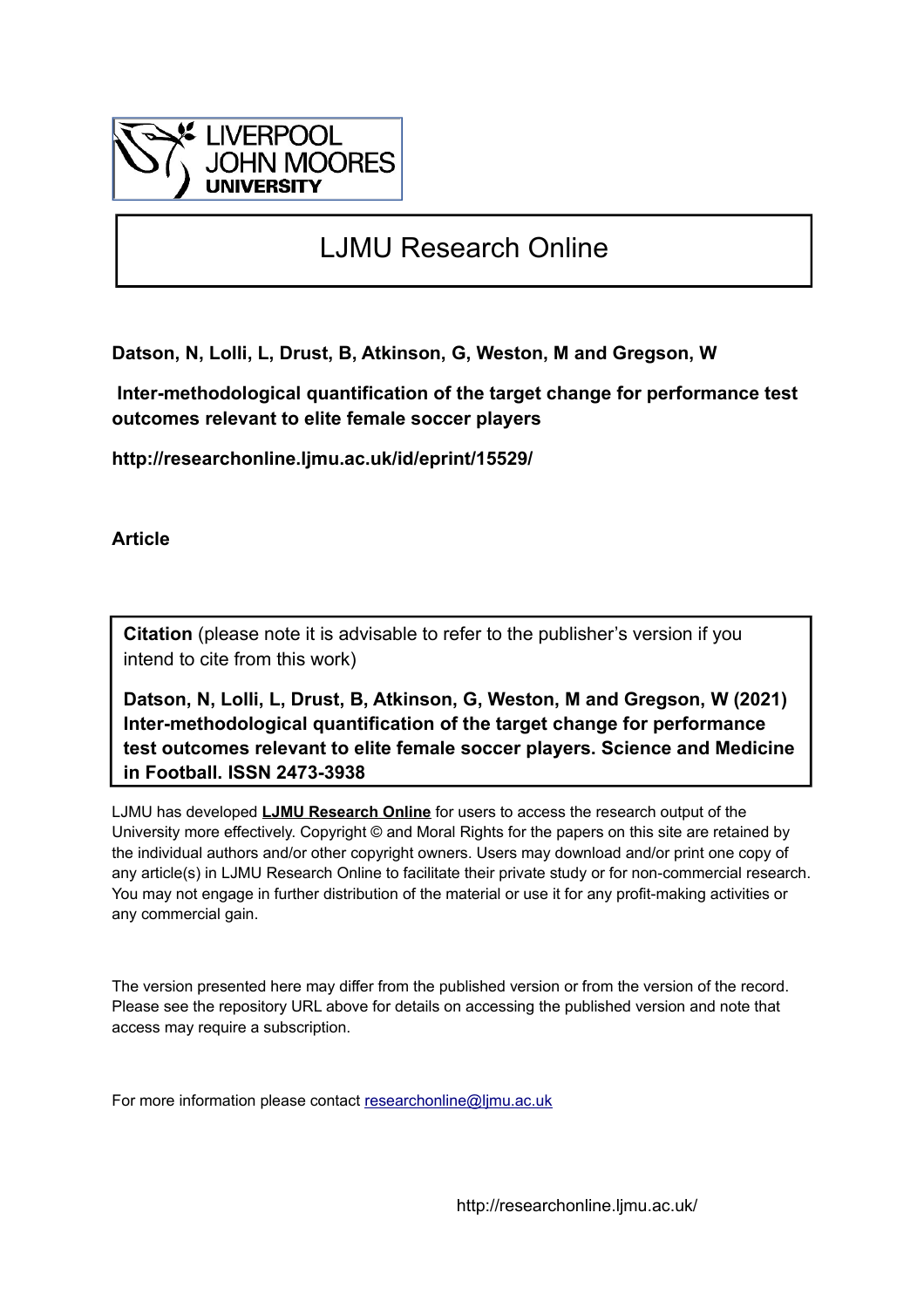# *Inter-methodological quantification of the target change for performance test outcomes relevant to elite female soccer players*

Naomi Datson<sup>12</sup>, Lorenzo Lolli<sup>2</sup>, Barry Drust<sup>3</sup>, Greg Atkinson<sup>4</sup>, Matthew Weston<sup>4</sup> and Warren  $Gregson<sup>2</sup>$ 

*1* Institute of Sport, University of Chichester, Chichester, UK

*<sup>2</sup>* Football Exchange, Research Institute of Sport Sciences, Liverpool John Moores University, Liverpool, UK

<sup>3</sup> School of Sport, Exercise and Rehabilitation Sciences, University of Birmingham, Birmingham, UK

*<sup>4</sup>* School of Health and Life Sciences, Teesside University, Middlesbrough, UK

Address for Correspondence:

Naomi Datson PhD Institute of Sport University of Chichester Chichester UK [N.Datson@chi.ac.uk](mailto:N.Datson@chi.ac.uk)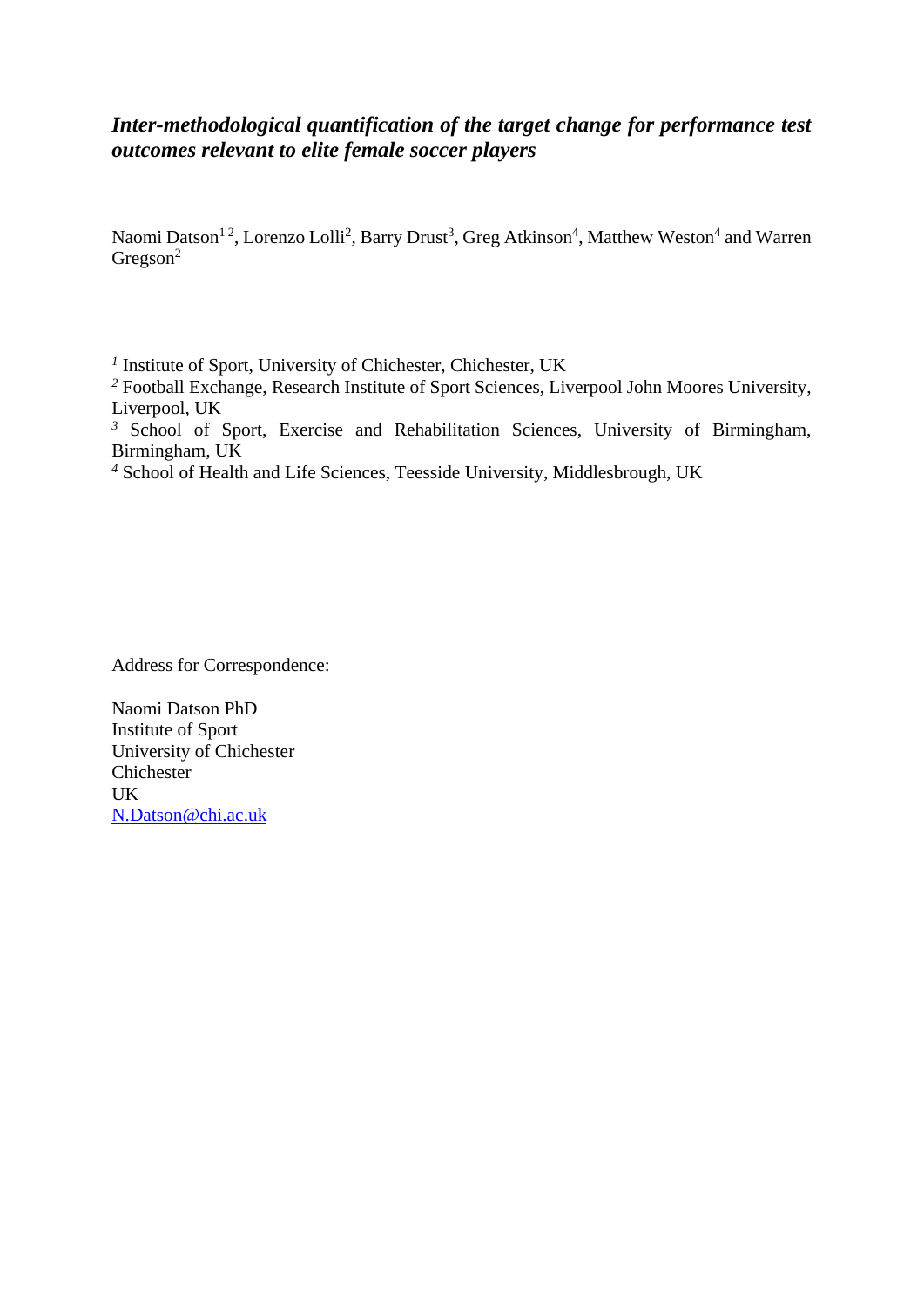## **Abstract**

 Valid and informed interpretations of changes in physical performance test data are important within athletic development programmes. At present there is a lack of consensus regarding a suitable method for deeming whether a change in physical performance is practically-relevant or not. We compared true population variance in mean test scores between those derived from 6 evidence synthesis of observational studies to those derived from practioner opinion  $(n=30)$ , and to those derived from a measurement error (minimal detectable change) quantification (n=140). All these methods can help to obtain "target" change score values for performance variables. We found that the conventional "blanket" target change of 0.2 (between-subjects SD) systematically underestimated practically relevant and more informed changes derived for 5-m sprinting, 30-m sprinting, CMJ, and Yo-Yo Intermittent Recovery Level 1 (IR1) tests in elite female soccer players. For the first time in the field of sport and exercise sciences, we have illustrated the use of a principled approach for comparing different methods for the definition of changes in physical performance test variables that are practically-relevant. Our between-method comparison approach provides preliminary guidance for arriving at target change values that may be useful for research purposes and tracking of individual female soccer player's physical performance. 

# **Key Words**

Fitness testing, football, practically relevant change, player tracking, physical performance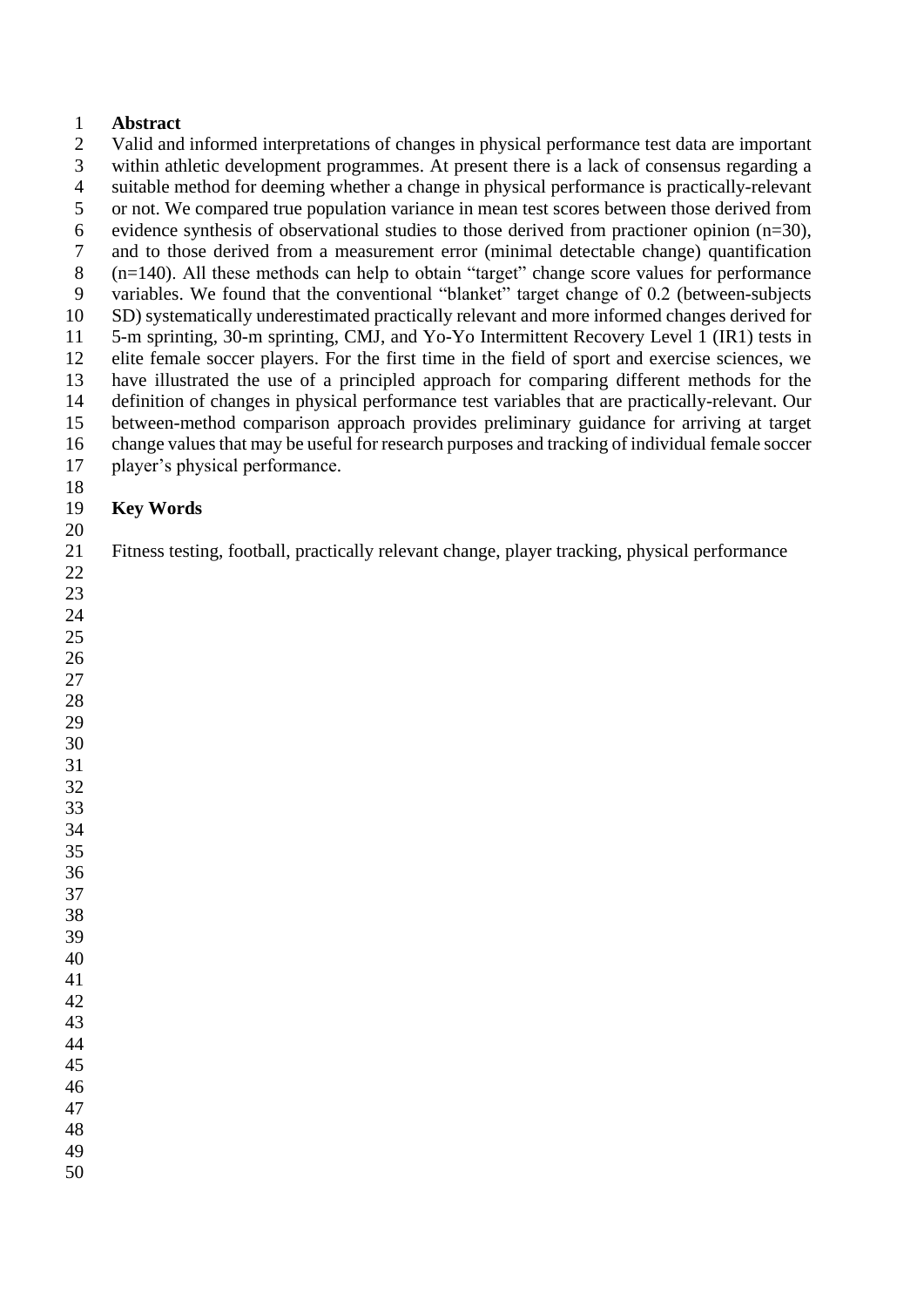#### **Introduction**

 Physical performance testing is an integral component of an elite soccer player's development programme and is considered important by coaches, practitioners and players [1, 2]. Such performance assessments offer an opportunity to evaluate a player's physical qualities, and the derived information can be used to provide coaches and practitioners with evidence to guide talent identification, player selection and development programmes [3]. In the sports and exercise sciences, published research [4] has failed to provide information that may enable adequate study planning and facilitate meaningful interpretations of physical performance test data in the real-world [5]. It remains under-explored whether methods used to interpret *group- level* research [6] might be of any value to inform tracking processes at the *individual-level* [7- 10]. We highlight that "*individual-level"* refers to individual-player data gathered in daily practice, whereas "*group-level"* indicates the aggregation of individual-player data for research purposes [7]. Real-world practice conventionally involves the examination and interpretation

of individual-level (player) data [7].

 Given that physical performance assessments are used to inform decision making throughout the player development process [11], robust interpretation of test performance data is, therefore, paramount [12]. In sports performance research, investigators are usually concerned with the determination of a group-level reference threshold, termed the smallest worthwhile change (SWC) or "target change", which is considered the 'practically relevant' change in the measure of interest [6]. In practice, changes in test score may be interpreted using the SWC statistic computed as *i*) percentage change or *ii*) some specified fraction of the available sample standard deviation (i.e., standardised effect size) [6]. However, the conceptual and contextual inconsistencies of these approaches limit the value of the SWC in the real-world [5, 13-19]. First, the calculation of pre-to-post changes expressed as percentage changes does not necessarily remove the regression-to-the-mean artefact that is a problem in single sample intervention or observational studies typical in this research field [17]. Second, use of standardised effect sizes (i.e., Cohen's *d*) to inform relevant interpretations can be misleading given the sample variance dependence and unitless expression lacking biological meaningfulness [15, 16, 18, 20]. Third, determining the importance of a change based on a 80 magnitude scale as a fraction of a given sample standard deviation, generally  $0.2 \times$  between- subjects standard deviation (SD) [6], may be irrelevant in the context of sports performance 82 [13, 18]. For example, a recent study on between-device measurement equivalence for maximal sprinting speed assessment showed how these criteria lack practical context [20]. Specifically, 84 taking  $0.2 \times$  between-subjects SD as the target effect would have represented an unrealistic value for interpreting differences between the criterion and non-criterion measure considering what practitioners deemed meaningful [20].

 There can be confusion over the different ways that target change thresholds are formulated and interpreted [21, 22], especially in terms of the distinction between minimal detectable change and minimal important change [21]. Minimal detectable change indicates the change in test performance beyond random within-subject variability of the measurement [23]. Conversely, minimal important change refers to the smallest change in a score domain of interest that players and coaches may perceive as meaningful [13, 24]. In practice, the minimal detectable change is based on a statistical threshold, whereas a minimal important change may be set irrespective of whether it can be distinguished from measurement error or not [25]. Likewise, the notion of practical relevance versus clinical relevance requires differentiation [22]. Practical relevance refers to whether the size of a change between two testing occasions can be said to differ reasonably [22]. Clinical relevance denotes whether the applied value of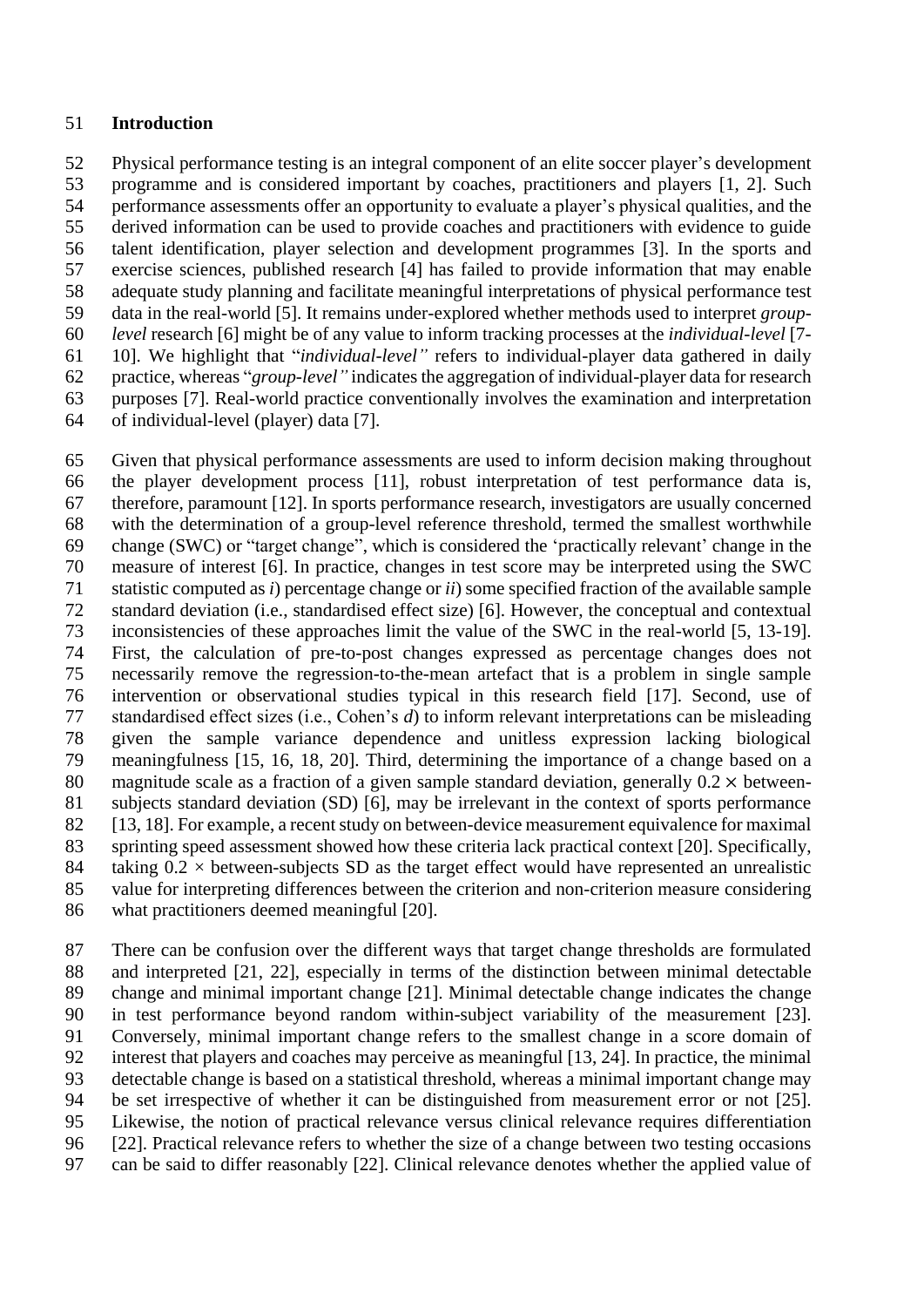any observed change makes a real impact on overall sport performance from an empirical perspective [13, 22]. In general, tracking physical performance changes in the individual athlete is related to the notion of practical relevance.

 Despite the current lack of consensus regarding established methods for specifying target change values [26-28], a general and perhaps arbitrary selection of a "global" target change may not necessarily coincide with a principled determination of a practically relevant change in performance variables on the actual scale of measurement [24, 29]. In the absence of objective information, the comparison of different methods involving data from existing sources of information and insight from practitioners can serve to provide guidance for real- world player tracking and research purposes [5, 13, 24, 30]. For example, the sports performance researcher may define the change values by comparing relevant information based on research evidence synthesis [31], distribution-based methods [32-34], and practitioner opinion [35, 36]. A systematic review and meta-analysis of observational data may be useful to inform the definition of a target change [30] that may be expressed as the population spread for the range of true mean population test scores. In line with its use in other fields of research [37], the tau-statistic is a standard deviation that indicates the variation across a *distribution* of true mean test scores [38] *beyond* random sampling error [39], and may be considered a relevant approximation for the definition of a practically relevant change of interest [40, 41]. The surveying of opinions from practitioners in the field also constitutes another valuable method for specifying change values deemed realistic as opposed to any potential guidance resting solely on statistical criteria [30, 35, 36]. Measurement error assessment is also important to understand whether a particular test may be useful for real-world practice [12, 42, 43]. Formal quantification of the minimal detectable change is relevant to ascertain whether any observed change can be distinguished from test-retest error [25, 44].

 With information that can be obtained from systematic evidence synthesis, practitioner opinion and measurement error assessment, this study aimed to compare different methods for determining practically relevant changes in physical performance test variables relevant to elite female soccer players.

# **Materials and Methods**

## **Systematic review and meta-analysis**

# **Literature search procedures**

 Given the context of our study, we pre-determined relevant eligibility criteria [45] to inform our systematic review procedures (Table 1). A comprehensive electronic database search was conducted in PubMed and Web of Science by the lead author (ND) to identify original research articles published from the earliest record up to April 2020. A Boolean search phrase was created to include search terms relevant to the sport (soccer), sex (female) and physical performance test of interest (5-m sprinting, 30-m sprinting, CMJ), Yo-Yo IR1). Relevant keywords for each search term were determined through pilot searching (screening of titles, abstracts, keywords, and full texts of previously known articles). Keywords were combined within terms using the 'OR' operator, and the final search phrase was constructed by combining the three search terms using the 'AND' operator (Supplementary Table 1). All references were downloaded into a dedicated Papers library (Papers version 3.4.18). The library was reviewed, and duplicate records were identified and removed. After the removal of duplicate records, the title and abstracts of the remaining studies were screened against the inclusion and exclusion

criteria (Table 1).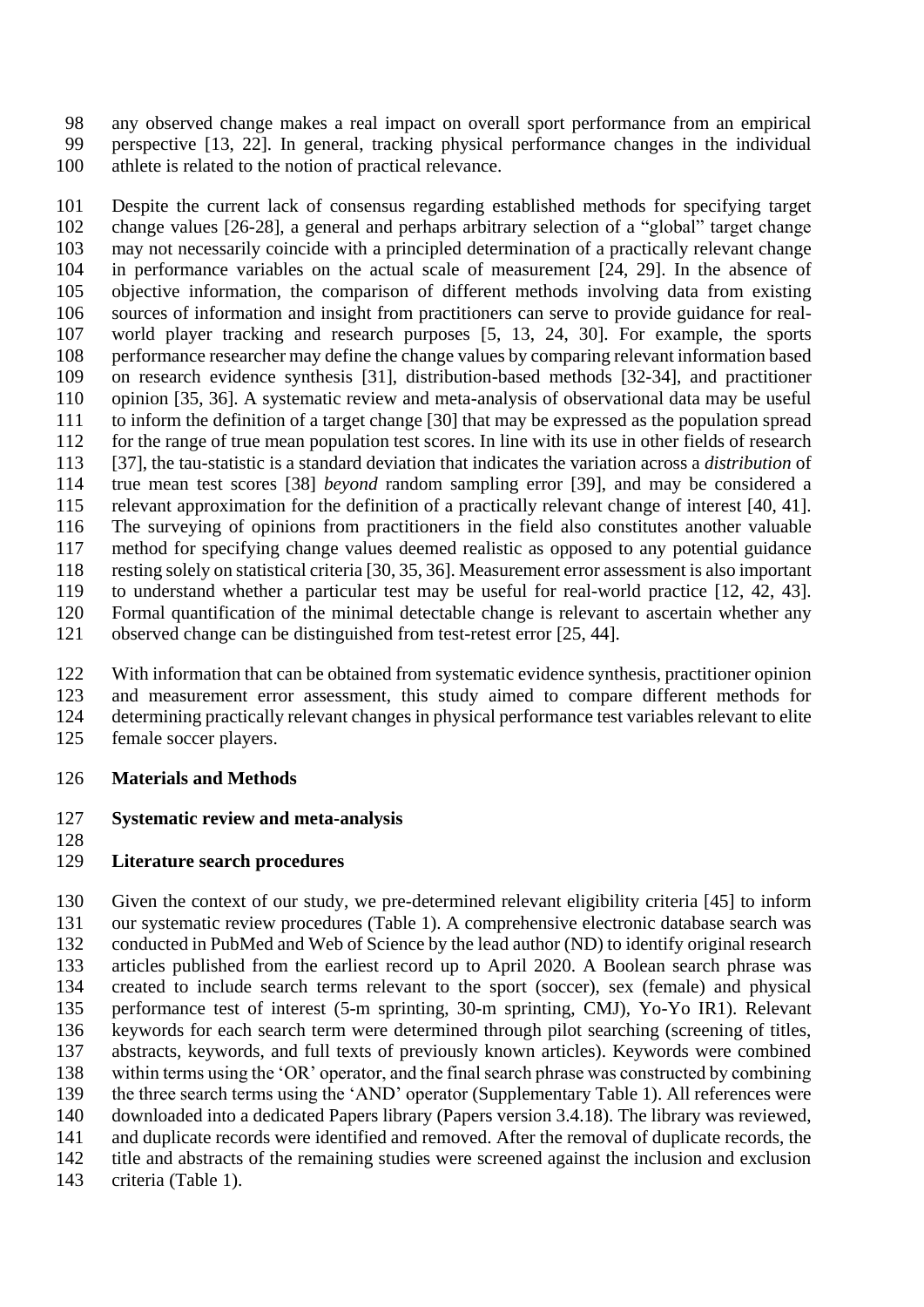#### **Data extraction**

 The full-text versions of the remaining articles were then retrieved and evaluated against the inclusion criteria to determine their final inclusion/exclusion status by the lead author (ND) and verified by one of the co-authors (LL). Full-text articles that met each of the eligibility criteria were included in quantitative synthesis, with a complete overview of the process for each test performance measure illustrated in Fig. 1-3. Consensus on study selection and data extraction was sought in meetings between the two reviewers throughout the process [46], with the sixth author (WG) consulted if necessary. Mean test scores and sampling variance were extracted by the lead author (ND) and subsequently verified by one of the co-authors (LL) for the observational studies meeting our eligibility criteria. Importantly, only baseline test performance measures were extracted in the case of experimental study designs, while a graph digitizer software (DigitizeIt, Braunschweig, Germany) facilitated the data extraction process where only scatter plots were available. The primary outcome to be reported from our evidence 157 synthesis was the  $\tau$ -statistic value [39, 47] as an approximation of the population standard deviation [48, 49] of true mean test scores.

## **Practically relevant changes in physical performance measures survey**

#### **Survey design and distribution**

 To obtain information relating to practically relevant changes in physical performance in female soccer, we conducted a short cross-sectional survey from July 2019 to April 2020. Practitioners (sport scientists, strength and conditioning coaches and fitness coaches) currently working in elite female soccer were asked on their perception of a practically relevant change in a range of physical performance tests (CMJ, 5-m and 30-m linear speed, and Yo-Yo IR1). The survey was developed in-house by the authors who represent a broad range of relevant expertise and experience in the area, both practically and scientifically [20]. The survey consisted of nine questions, covering two main areas: 1) introduction and background information (four questions), and 2) perceptions of change values across different physical performance tests (five questions). The data were collected using an online survey platform (Online Surveys, formerly Bristol Online Surveys). A weblink to the survey was generated and emailed with a covering letter to known contacts. The survey was intentionally distributed privately to known contacts to ensure completion by appropriate practitioners with the required experience within female soccer. Voluntary informed consent was requested at the start of the survey and no information regarding participant age, sex or club/national team was requested.

#### **Measurement error assessment**

#### **Design**

 Physical performance tests were conducted on two separate occasions separated by seven days. All testing took place during the non-competitive phase of the season. Prior to assessment, all players had previously completed each test on at least one previous occasion, which acted as their familiarisation. All physical performance tests were performed on third generation turf (indoor arena) and players wore shorts, t-shirt and football boots (except for the jumps when trainers were worn). Players performed a standardised, generic warm-up prior to commencement of the physical assessments. All physical performance tests were completed at approximately the same time of day to reduce any circadian rhythm effect [50]. Tests were completed in a single session and in the same order (CMJ, linear speed and Yo-Yo IR1) on each test occasion. Test order was designed in an attempt to minimise the influence of previous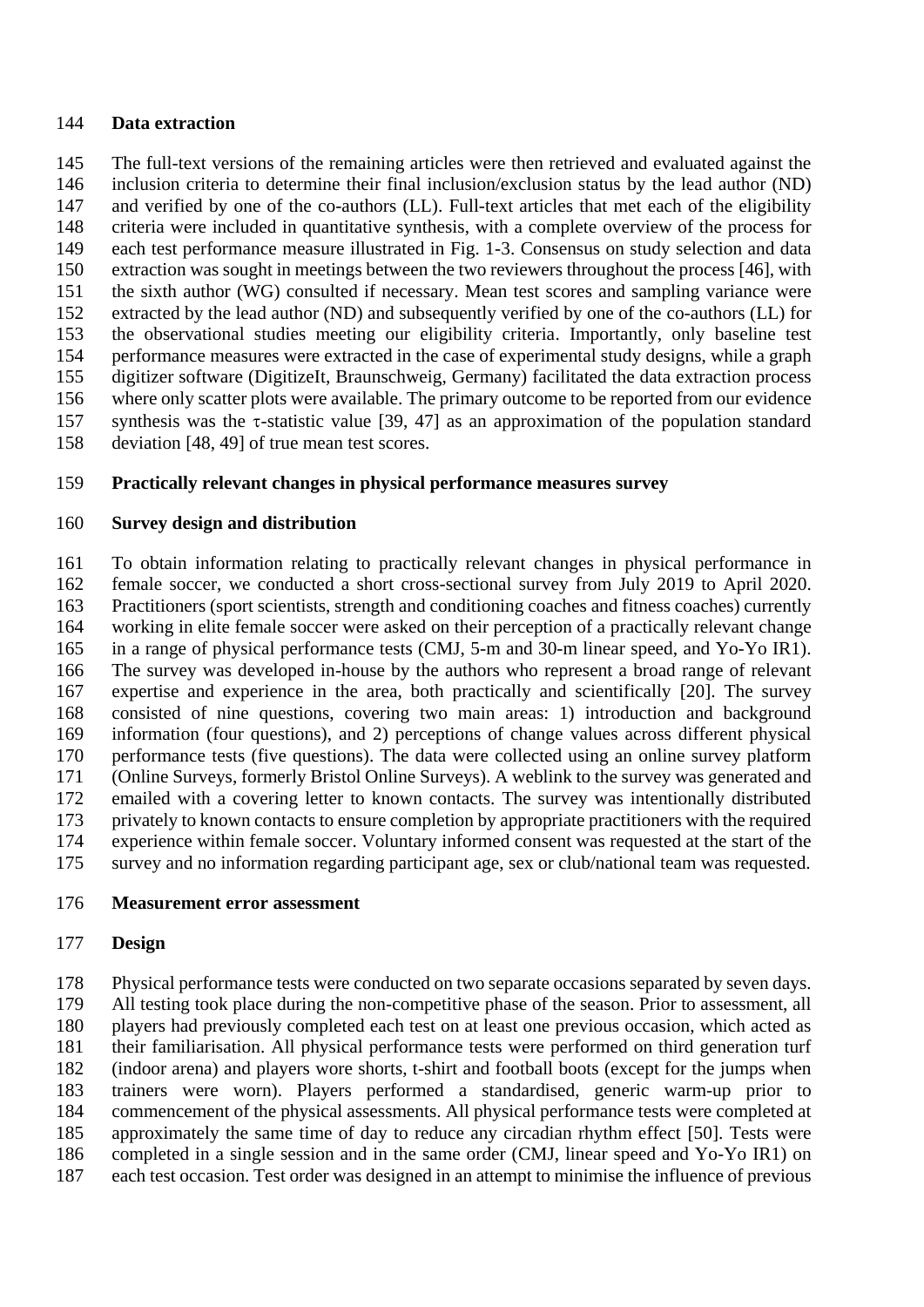tests on subsequent performance. Participants were instructed to refrain from strenuous

 exercise in the 24 hours before the fitness testing session and to consume their normal pre-training diet. To encourage maximal effort, players received consistent verbal encouragement

- 
- throughout the physical performance tests. Overall, test-retest data were collected from 140 national team female soccer players (age range: 12 to 33 years). Usual appropriate ethics
- committee clearance was not required as data was collected as a condition of employment [49]
- and all players had previously consented for their data to be used for research purposes.
- Nevertheless, all data were anonymised prior to analysis to ensure player confidentiality.

# **Procedures**

 A standardised warm-up was completed, consisting of generic warm-up activity prior to commencing the physical performance tests. Specific warm-ups were also completed prior to each of the performance tests. To ensure consistency between testing occasions, National federation staff coached the warm-up activity.

# **Countermovement jump (without arms)**

 Estimations of player's lower limb muscular power were assessed via a countermovement jump (CMJ) on a jump mat (KMS Innervations, Australia). The jump mat was placed on a firm, concrete surface at the edge of the third-generation turf (indoor arena). Following the generic and jump-specific warm-up activity, the player was permitted an additional practice jump on the mat before performing three recorded trials. The player was instructed to step on to the mat and place their feet in the middle of the mat (a comfortable distance apart) and with their hands on their hips. The player started from an upright position and was instructed to jump as high as possible while keeping their hands on their hips. Players were instructed to keep their legs straight whilst in the air and refrain from bringing their legs into a pike position or flicking their heels. The highest jump height recorded to the nearest 0.1 cm was used as the criterion measure of performance.

# **Linear speed**

 Players' linear speed times were evaluated using electronic timing gates (Brower TC Timing System, USA) over distances of 0-30 m. A 50 m steel tape measure (Stanley, UK) was used to measure the 30 m distance and markers were placed at 0, 5 m and 30 m, in addition, a marker was placed 1 m behind the zero line. Tripods were placed directly over each marker at a height of 0.87 m above ground level and a timing gate (transmitter) was fitted to each tripod. Opposite each tripod, at a distance of 2 m, another tripod and timing gate (receiver) was positioned. Following the generic and speed-specific warm-up activity, the player was permitted an 221 additional practice sprint through the course before performing three recorded trials. Each sprint was separated by a 3-min recovery period. The player commenced each sprint with their preferred foot on a line 1 m behind the first timing gate. The fastest time at each distance to the nearest 0.01 s was used as the criterion measure of performance.

# **Yo-Yo Intermittent Recovery Test Level 1**

- Estimations of player's high-intensity endurance capacity were assessed using the Yo-Yo
- Intermittent Recovery Test Level 1 (Yo-Yo IR1). During the test, participants completed a
- 228 series of repeated 20 m shuttle runs with a progressively increasing running speed (10-19 km h
- <sup>1</sup>) interspersed with 10 s rest intervals [51].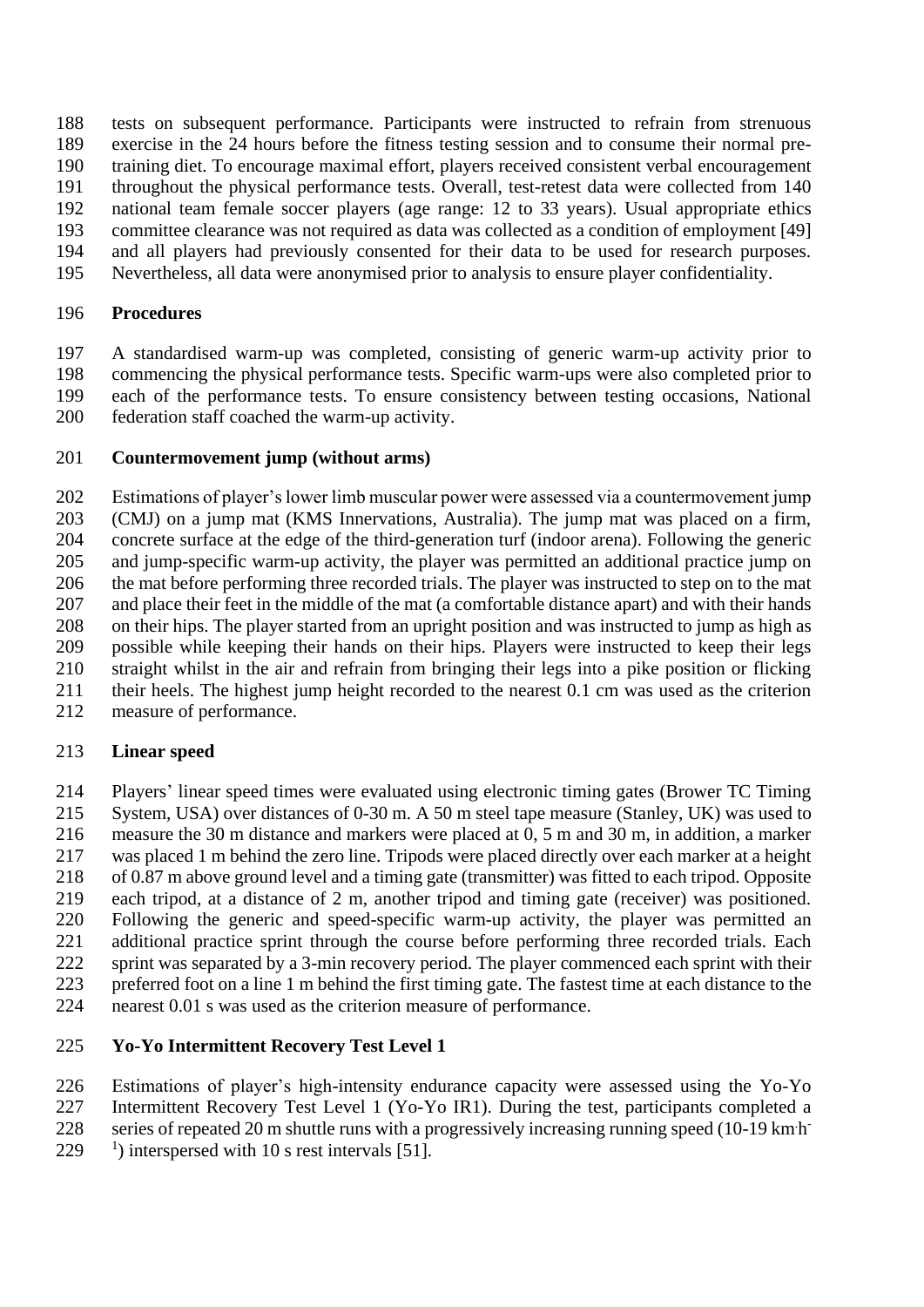#### **Statistical analysis**

 Second-order information criterion (AICc) [52] assessed the relative quality of different models for meta-analysis with method of moments, maximum likelihood, and model error 233 variance estimators for the true tau-statistic  $(\tau)$  value [39]. By definition, the  $\tau$  is a standard deviation describing the typical population variability across the distribution of true mean test scores given the summarised effects [39]. With different approaches described in the current literature [53], recent recommendations on methods for research evidence synthesis informed the meta-analytical framework of the present study [39, 47]. The methods selected to estimate the between-effect variance and its uncertainty involved the comparison of seven random- effects models using the DerSimonian-Laird, Hedges-Olkin, Sidik-Jonkman, maximum- likelihood, restricted maximum-likelihood, empirical Bayes, and Paule-Mandel estimators, respectively [39, 54]. The generalised Q-statistic method estimated the uncertainty around the 242 mean  $\tau$ -statistic value and was reported as 95% confidence interval (CI) [55]. The AICc 243 difference  $(AAICc)$  from the estimated best model (i.e., the model with the lowest AICc value;  $\triangle$ AICc = 0) was evaluated according to the following scale: 0-2, essentially equivalent; 2-7, plausible alternative; 7-14, weak support; > 14, no empirical support [56]. Results were interpreted from the best meta-analytical model for the examined data. Results from essentially equivalent models were also presented. Weighted raw point estimates were calculated as descriptive statistics with the 95% prediction interval (95% PI) describing the expected range for the distribution of true mean test scores for 95% of similar future studies [38, 57, 58]. All meta-analyses were performed using the *metafor* package [54].

 Survey data were summarised as response frequency (expressed as counts or percentage) for categorical data, median and interquartile range (IQR) for count data and mean and standard deviation (SD) for continuous data. The change value in physical test performance measures practitioners deemed of practical relevance to elite female soccer was defined as mean and 95%CI from the available survey responses.

 For the test-retest error assessment analyses, a paired samples t-test quantified the within- subjects SD for the mean difference in the test scores [12]. Random within-subject variability was quantified as the standard error of the measurement (SEM) [12] and presented with the respective uncertainty [59]. To assess absolute agreement between measurements [12], percentage coefficient of variation (%CV) was estimated using the logarithmic method [60, 61]. The minimal detectable change value for each performance measure was calculated as the product of the SEM value times 1.96 and the square root of 2 [42]. The underlying patterns in the raw test-retest data on each occasion were explored and illustrated in raincloud plots [62].

 Effects for each selected method were presented and compared using density strips to illustrate the uncertainty (95%CI ) surrounding the point estimates [63-65]. Statistical analyses were conducted using R (version 3.6.1, R Foundation for Statistical Computing).

## **Results**

## **Systematic review and meta-analysis**

 Of the records we screened by title and abstract, 11, 17, 27, and 23 studies met the eligibility criteria for the 5-m sprinting [4, 66-75], 30-m sprinting [4, 76, 3, 77, 66, 67, 69, 78, 79, 72, 71, 80-84], CMJ [85-87, 3, 88, 76, 89, 69, 78, 90-92, 72, 93-97, 82, 73, 98-104], and Yo-Yo IR1 [105-108, 3, 76, 89, 109, 110, 69, 111, 78, 112, 71, 113, 114, 97, 99, 115-119] variables, respectively (Fig. 1-3). The identified samples of studies summarize almost twenty years of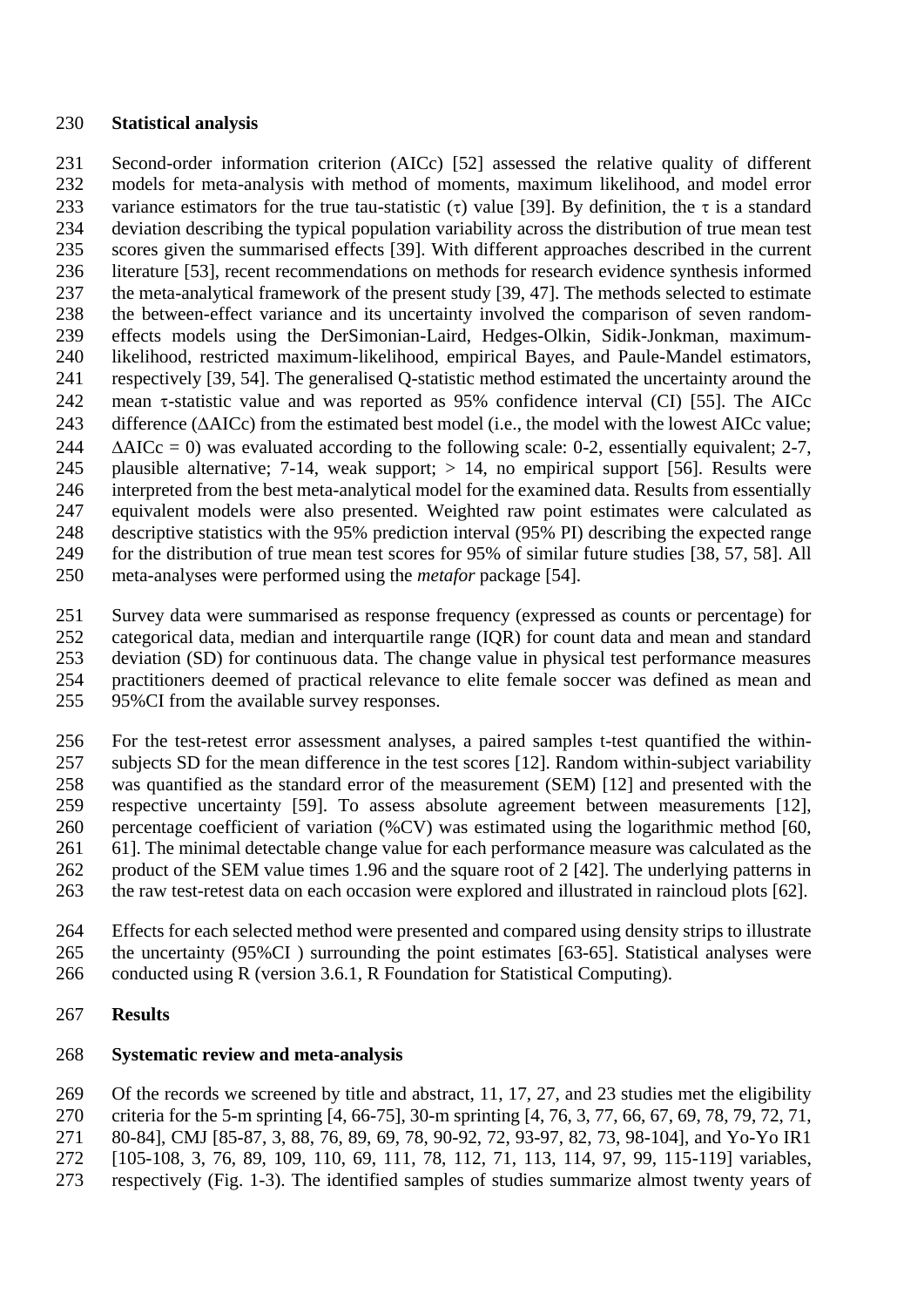research on female soccer published between 2000 and 2020 encompassing test performance data ranging from youth to senior players. According to the model comparison on information- theory grounds (Supplementary Tables 2-5), the mean for the distribution of true mean test scores was 1.16 s (95%PI, 0.98 s to 1.34 s) for 5-m sprinting, 5.01 s (95%PI, 4.19 s to 5.83 s) for 30-m sprinting, 29 cm (95%PI, 21 cm to 37 cm) for CMJ, and 1077 m (95%PI, 527 m to 1628 m) for Yo-Yo IR1.

# **Practically relevant changes in physical performance measures survey**

- Median time (IQR) to complete the survey (min:sec) was 08:31 (03:29 to 19:57). Of the 30 respondents, 63% were strength and conditioning coaches and 30% sports scientists (Q1). Respondents had a median of 3 (2 to 6) years of experience working in female soccer (Q2), and worked either in senior (37%), youth (30%), or combination of both (33%) female soccer contexts at the time surveyed (Q3). The majority of respondents worked with National teams or clubs in the top division in their respective country (73%) (Q4), with the following breakdown of leagues/level of competition that respondents clubs played in: National teams (n 288 = 8), English Women's Super League (n = 6), English Women's Championship (n = 3), Italian 289 Serie A (n = 3), Australian W League (n = 2), English Regional Talent Club (n = 2), English National Premier League (n = 1), USA National Women's Soccer League (n = 1), USA 291 National Collegiate Athletic Association ( $n = 1$ ), French Division 1 Feminine ( $n = 1$ ), Northern
- 292 Ireland Women's Premiership ( $n = 1$ ), and highest league (country not stated) ( $n = 1$ ).

## **Measurement error assessment**

The estimated mean test-retest difference was 0.002 s (95%CI, −0.004 s to 0.007 s), −0.015 s

(95%CI, −0.029 s to −0.002 s), 0.01 cm (95%CI, −0.24 cm to 0.26 cm), and −16 m (95%CI,

−33 m to 2 m) for 5-m sprinting, 30-m sprinting, CMJ, and Yo-Yo IR1 variables, respectively.

The %CV (95%CI) was 2.3% (2.0% to 2.6%) for 5-m sprinting, 1.2% (1.1% to 1.4%) for 30-

- m sprinting, 3.9% (3.4% to 4.3%) for CMJ, and 7.2% (6.3% to 8.1%) for Yo-Yo IR1 data.
- Raincloud plots illustrated the data distribution and degree of raw test-retest measurement error
- (Fig. 4).
- **Between-method comparison**

# **5-m sprinting**

 Formal comparison of different meta-analytical approaches revealed the random-effects model 304 with maximum likelihood estimator for the  $\tau$  to be the best of the seven candidates 305 (Supplementary Table 2). The  $\tau$  was  $\pm$  0.08 s (95%CI, 0.06 s to 0.14 s). All the essentially equivalent models provided similar values for the point estimate based on a sample of 272 female players. Given the observed degree of test-retest measurement error (Fig. 4), the 308 calculated minimal detectable change value in 5-m sprinting performance was  $\pm 0.07$  s (95%CI, 309 0.06 s to 0.08 s). The survey results suggested a mean change of  $\pm$  0.09 s (95%CI, 0.04 s to 0.13 s). In contrast, use of the "test" reliability data for the calculation of small effect in Cohen's 311 terms (0.2 × between-subjects SD) underestimated the change value ( $\Delta = \pm 0.011$  s; 95%CI, 0.010 s to 0.012 s).

## **30-m sprinting**

- 314 The random-effects model with maximum likelihood estimation method for the  $\tau$  was the best
- in the pool of candidates (Supplementary Table 3). Meta-analyses involved 685 female players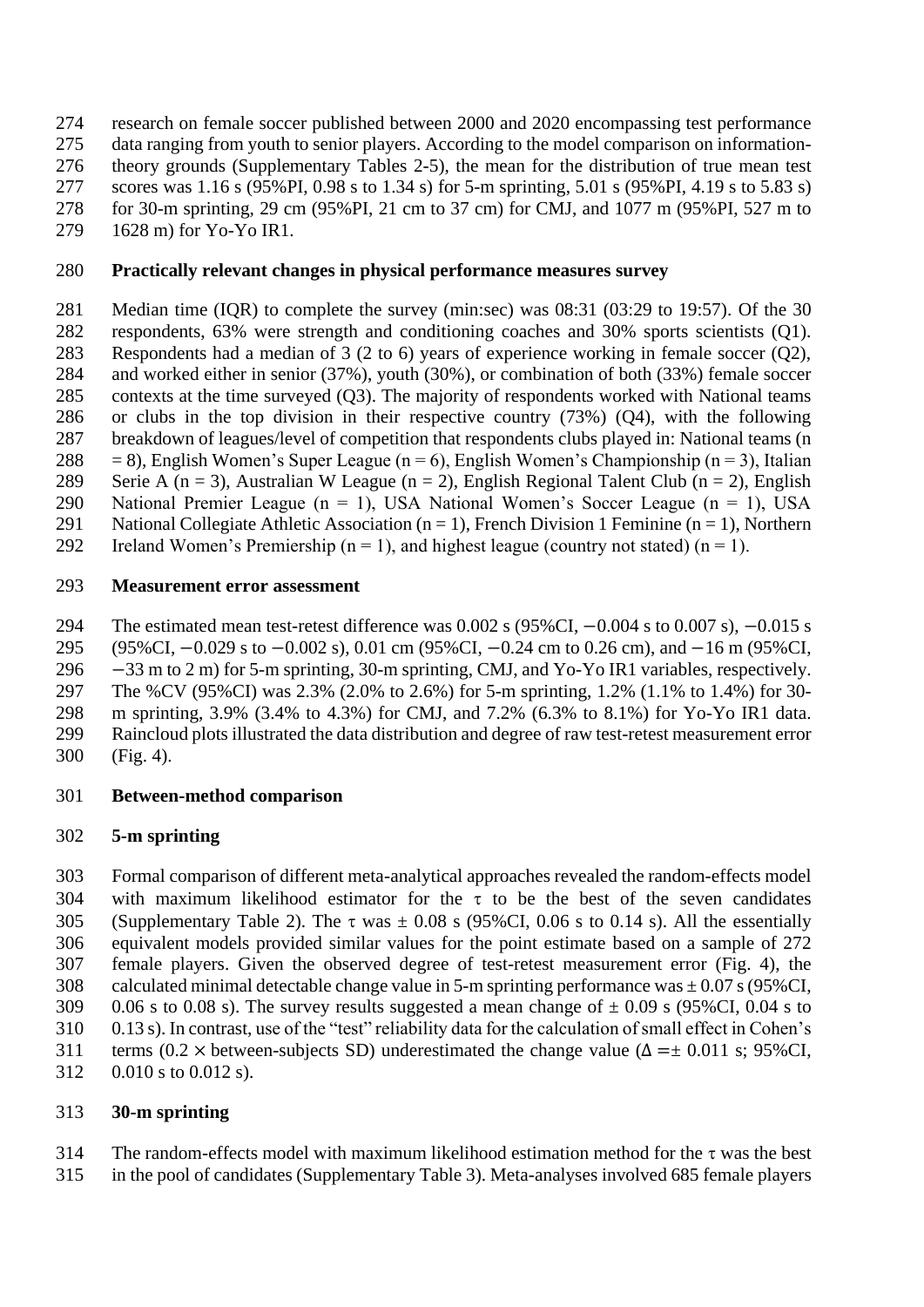- 316 revealed a  $\tau$  value of  $\pm$  0.39 s (95%CI, 0.31 s to 0.57 s), with essentially equivalent models
- 317 providing similar estimates. The calculated minimal detectable change value was  $\pm$  0.16 s (95%CI, 0.14 s to 0.18 s) on the basis of the test-retest measurement error analyses (Fig. 4).
- 
- 319 The mean change practitioners perceived as practically relevant was  $\pm$  0.21 s (95%CI, 0.11 s to 0.32 s). Estimation of a small effect as per Cohen's criteria using "test" reliability data
- 321 vielded an underestimated change value of  $\pm 0.044$  s (95%CI, 0.040 s to 0.050 s).

# **CMJ**

 Following our meta-analytical model comparison on information-theory grounds, the random- effects model with maximum likelihood estimator was found to be the best relative to other competing models (Supplementary Table 4). With an available dataset including 1792 female 326 players, the estimated  $\tau$  was  $\pm$  3.9 cm (95%CI, 3.3 cm to 4.9 cm). The estimated minimal 327 detectable change value was  $\pm 2.9$  cm (95%CI, 2.6 cm to 3.3 cm), while the mean change value 328 perceived as important by practitioners was  $\pm 2.8$  cm (95%CI, 2.1 cm to 3.4 cm). The change 329 value of  $\pm$  1.0 cm (95%CI, 0.9 cm to 1.1 cm) commensurate to a small effect according to Cohen was inconsistent with the all the mean estimates obtained from the other approaches.

# **Yo-Yo IR1**

 The AICc criteria revealed the random-effects model with restricted maximum likelihood 333 estimator for the  $\tau$  as the best model in the set of candidates (Supplementary Table 5). Using 334 available Yo-Yo IR1 data from an overall sample of 981 female players, the  $\tau$  was  $\pm$  267 m (95%CI, 210 m to 355 m). Given the observed random-within subject variability in the Yo-Yo 336 IR1 assessment, the calculated value for the minimal detectable change was  $\pm$  206 m (95%CI, 184 m to 233 m). The mean value for the change deemed of practical relevance by practitioners 338 was  $\pm$  164 m (95%CI, 123 m to 206 m). Conversely, use of the "test" reliability data for 339 calculation of the change as per Cohen's criteria  $(0.2 \times$  between-subjects SD) vielded an 340 underestimated value of  $\pm$  92 m (95%CI, 82 m to 104 m).

# **Discussion**

 Using a principled approach in the domain of sport and exercise sciences, this is the first study to illustrate a formal comparison of different methods for determining practically relevant target change values in physical performance test variables. Our study findings suggested that the definition of a target change value depends on the context and purpose of the measurement.

 Despite the lack of consensus regarding a standardized methodology for defining change values [26, 27], an a priori and arbitrary selection of a single method is unlikely to result in a rationalised determination of practically relevant changes on the actual scale of measurement [24, 34]. Establishing a change value of interest has inherent challenges, but is considered relatively straightforward in sports such as cycling or running, whereby the performance outcome is usually time or distance [13, 24]. Conversely, determining a practically relevant change in a multi-component sport such as soccer or rugby is more challenging and thus consideration of between-method comparisons appears relevant irrespective of the context [41]. Specifically, the degree of a target change may differ if considered from research and applied perspectives and not correspond to a fixed or universal value that may be of interest to different stakeholders [8]. Values deemed meaningful for group-level research may not be applicable for individual-player tracking purposes [120]. The sports performance researcher would consider a target change to inform study design, while the practitioner is concerned with changes which guide player evaluation strategies [8]. The general strategy of inter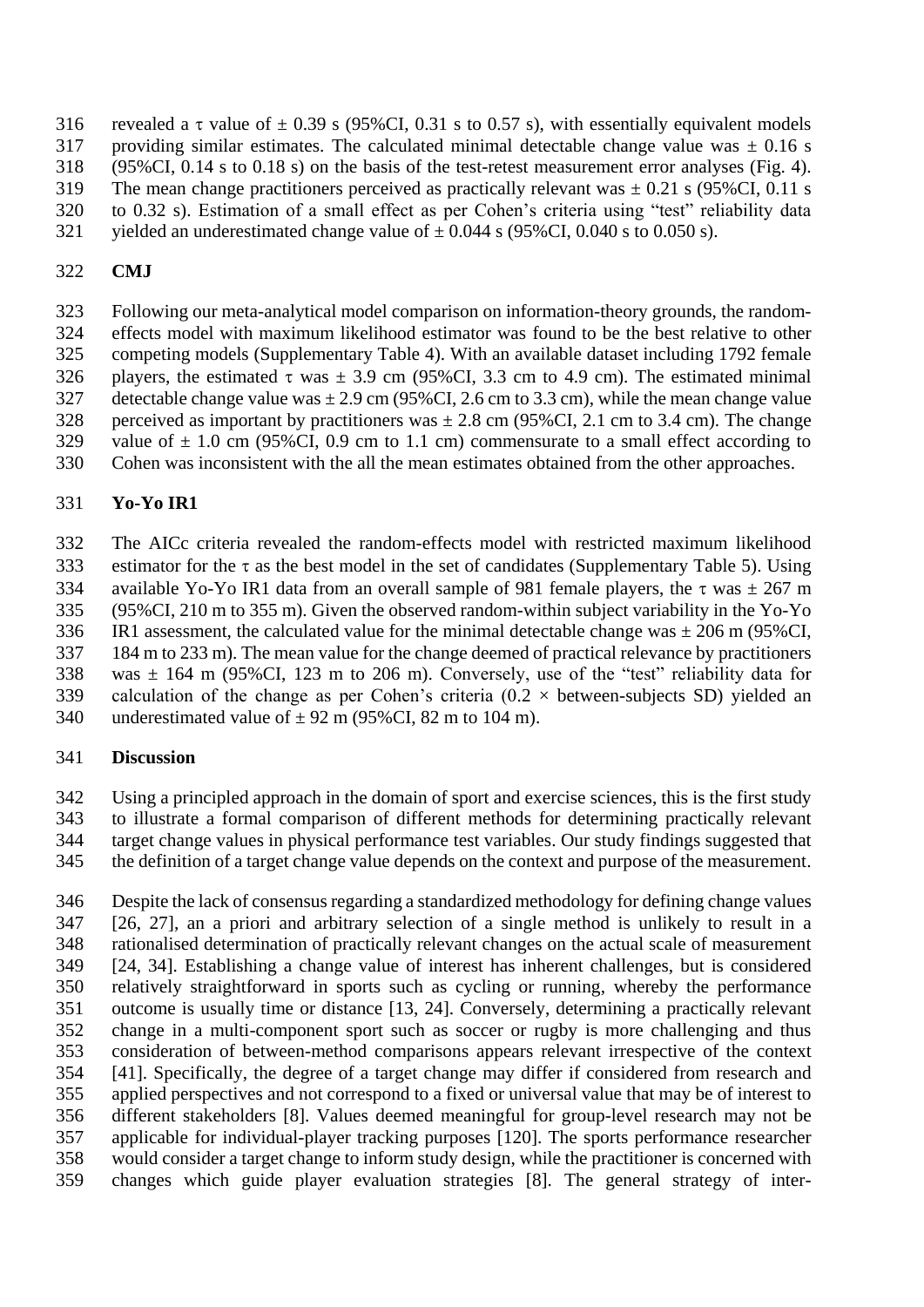methodological quantification of target changes intends to stimulate further discussion between the researcher and practitioner, not an end in itself. For example, adequate sample size planning requires explicit specification of an effect of interest [30], yet researchers typically rely on unjustified conventions not calibrated to any study context [121]. Failure to specify what change would falsify a research hypothesis may lead to unnecessarily inconclusive studies and ambiguous interpretations of findings [30, 122]. Use of information from practitioner opinion (i.e., opinion-seeking method) would be preferable if one aims to assess whether an intervention elicited within-individual changes greater than change values deemed realistic and relevant to interpretation of research findings (i.e., group-level research) [36, 123]. The choice of this or any alternative method for player tracking purposes would, however, depend on whether one is interested in evaluating the size or the meaning of a change for overall sports performance [13].

 Measurement error assessment can represent a first step to support interpretations when no empirical guidance is available and should be complementary to other methods [44, 124]. This particular evaluation is only useful for understanding whether a change value can be distinguished from random within-subject variability [124]. Measurement reliability should not constitute a proxy for determining what value may be judged practically or clinically relevant [25]. However, a practically relevant change smaller than a minimal detectable change may not be distinguished from measurement error irrespective of the purpose. Research in clinimetrics highlighted the importance of reducing measurement error, not increasing the value of a target change [124]. In practice, if a change deemed relevant by practitioners equals 1 standard error of the measurement, the minimal detectable change will always be systematically larger [124]. In our study, the use of test-retest data from 140 national team female soccer players (age range: 12 to 33 years) enabled an estimation of the error in each performance test free from the influence of sampling imprecision. The fact that the mean target change for the Yo-Yo IR1 performance test based on practitioner opinion did not exceed the measurement error value (Figure 5) suggested it may not be helpful for tracking high-intensity endurance performance in the individual player [9]. To illustrate this from a practical 388 perspective, the derived change for Yo-Yo IR1 performance from each approach was;  $\pm 267$ 389 m (evidence synthesis),  $\pm$  206 m (test-retest measurement error assessment) and  $\pm$  164 m (practitioner opinion). In contrast, change values derived from practioners' opinions and alternative distribution-based methods were larger than measurement error-based values for interpretations of data relevant to sprint and jump variables. Our study confirmed that changes deemed practically relevant by practitioners may not converge to a consistent range of values determined by the error of the measurement scale or other distribution-based criteria for each performance variable of interest. Any decision for selecting one or another value informed by, for example, the range of target changes we described as in the case of the Yo-Yo IR1 variable should be pragmatic and based on the context of the measurement [8, 120].

 In the sport and exercise sciences, the general practice among researchers and practitioners typically involves the derivation of practically relevant changes as a function of arbitrary 400 fractions of one-off sample standard deviation by calculating the value of interest as  $0.2 \times$  between-subjects SD of the previous assessment data [6]. The sample-dependent nature of this approach is a major drawback precluding the definition of changes having relevance for research and real-world practice. Formal comparison of results from different methods indicated that determination of a change score as a *small* effect according to Cohen's criteria [125] systematically underestimated the value of interest when compared to the other approaches considered in this study. In this context, a recent study illustrated the discrepancy between the use of these criteria and more rationalised methods as practitioner opinion to arrive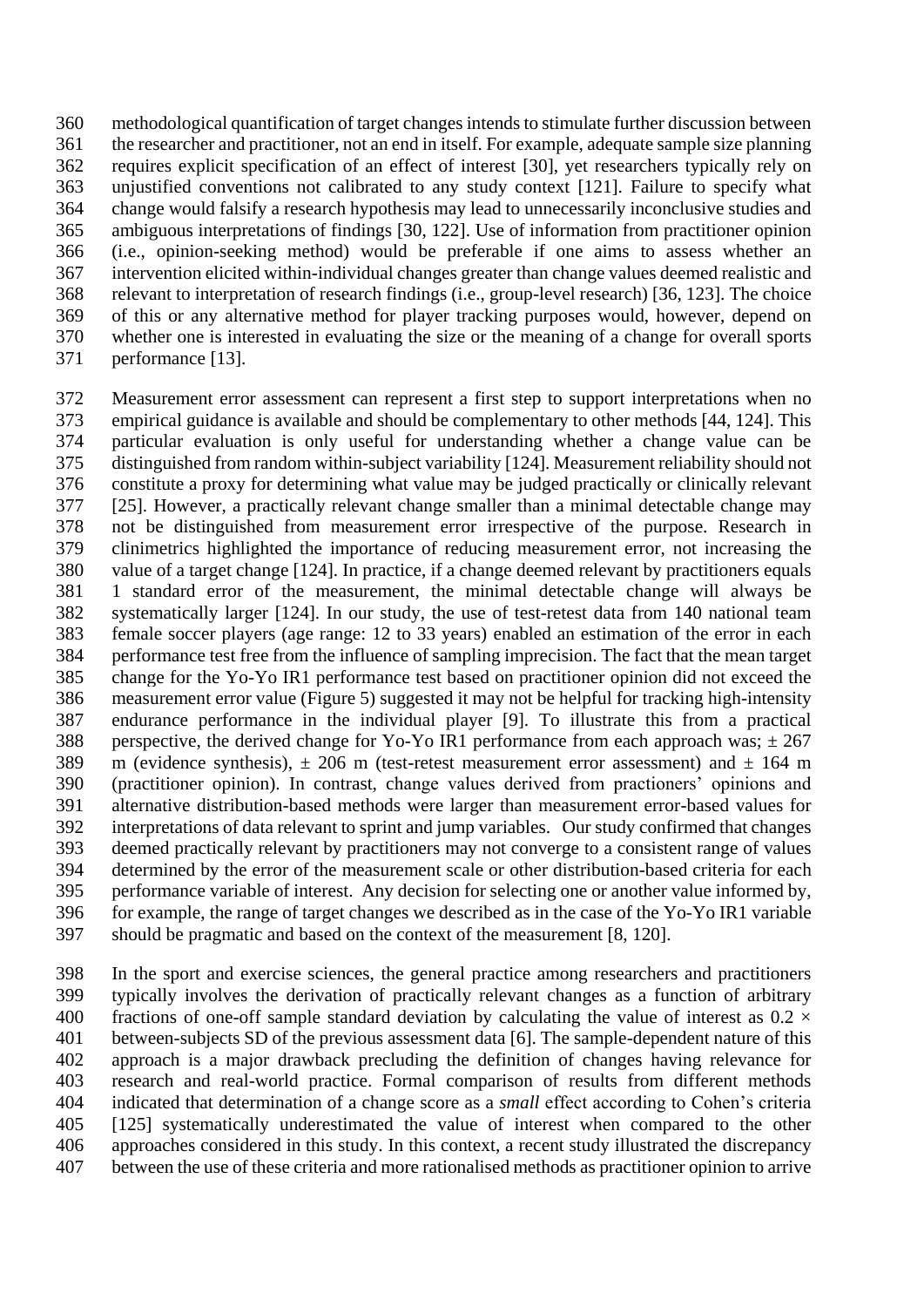at values deemed realistic [20]. As a consequence, practitioners should be wary of interpreting 409 changes in performance assessments based on the conventional  $0.2 \times$  between-subjects SD criterion a priori [6]. Our preliminary findings were in line with recent observations discouraging any specious reliance on effect sizes as limited measures of practical relevance [18, 19, 126].

 The available information in this and other research fields guided the selection of different methods to address specific aspects in our study [24, 25, 33, 40, 123]. As a distribution-based method, consideration of the variation in a group of test scores is a typical approach used to inform the definition of practically relevant effects [40]. Norman and colleagues emphasised how change values defined on statistical criteria from individual studies per se might depend unnecessarily on sampling and inherent characteristics [41]. Accordingly, the synthesis of observational data illustrated in this study aimed to describe an approximation of a population variation value for each test measure [48, 49] that may be realistic and generalisable beyond the single study of limited size [127]. Quantifying the amount of change needed to be certain that a given change that occurred was beyond measurement error is another criterion generally adopted by clinical researchers [123]. Acknowledging the fundamental distinction between statistical and principled criteria [25], the minimal detectable change may be an informative benchmark when no empirical guidance is available as in our study context. Nevertheless, the basis of any estimate derived from these or any other plausible approach rests on a formal appraisal of their potential importance [123]. Opinion-seeking represents a method valuable for maximising the practical context of findings to assess expectations regarding what is deemed realistic by practitioners [30]. In this respect, findings from this method can represent a critical counterpoint to what might be viewed achievable solely on statistical grounds. Nevertheless, in practice, how it should be weighed compared to other methods remains unexplored.

 The process for the definition of practically relevant changes in physical performance measures may also require careful considerations inherent to the application of group-based values for the screening of the individual player [7, 128-131] and the presence of other available alternatives, as, for example, anchor-based approaches. Adoption of this method involves the comparison of a player's test performance on two different occasions and then relating the observed change score to a predetermined, independent measure or "anchor" [26, 33, 132]. The anchor is interpretable itself (e.g., self-reported outcome measures on a psychometric scale) and, for example, can be based either on player, coach or practitioner judgements of perceived improvement or deterioration in test performance on a given assessment [123, 133]. Nevertheless, it is important to emphasise that the practical value of determining change values using anchor-based methods relies on a well-conceived study design [133, 134]. The extent of anchor-based estimates is dependent on the selection of the anchor itself, which may vary substantially between different perspectives and contexts [5, 13, 29, 28, 123]. In this, and other fields of research, there is no empirical guideline on how and whether the application of group- based results (between-subjects approach) from sports science studies may be valid to inform the monitoring of the individual player over time (within-subjects approach) [28]. Beaton et al., [130] maintained that the magnitude of a change value could substantially differ when comparing between-subjects versus within-subjects methods considering these as conceptually different approaches. Cella et al., [128] however, argued that group-derived data can be used to inform the interpretation of changes at the individual-subject level, but not without the support of relevant information inherent to random within-subject variability. What emerged from our comparison of between-subjects (e.g., meta-analysis) and within-subjects (e.g., practioner opinion and measurement error assessment) approaches suggested methods should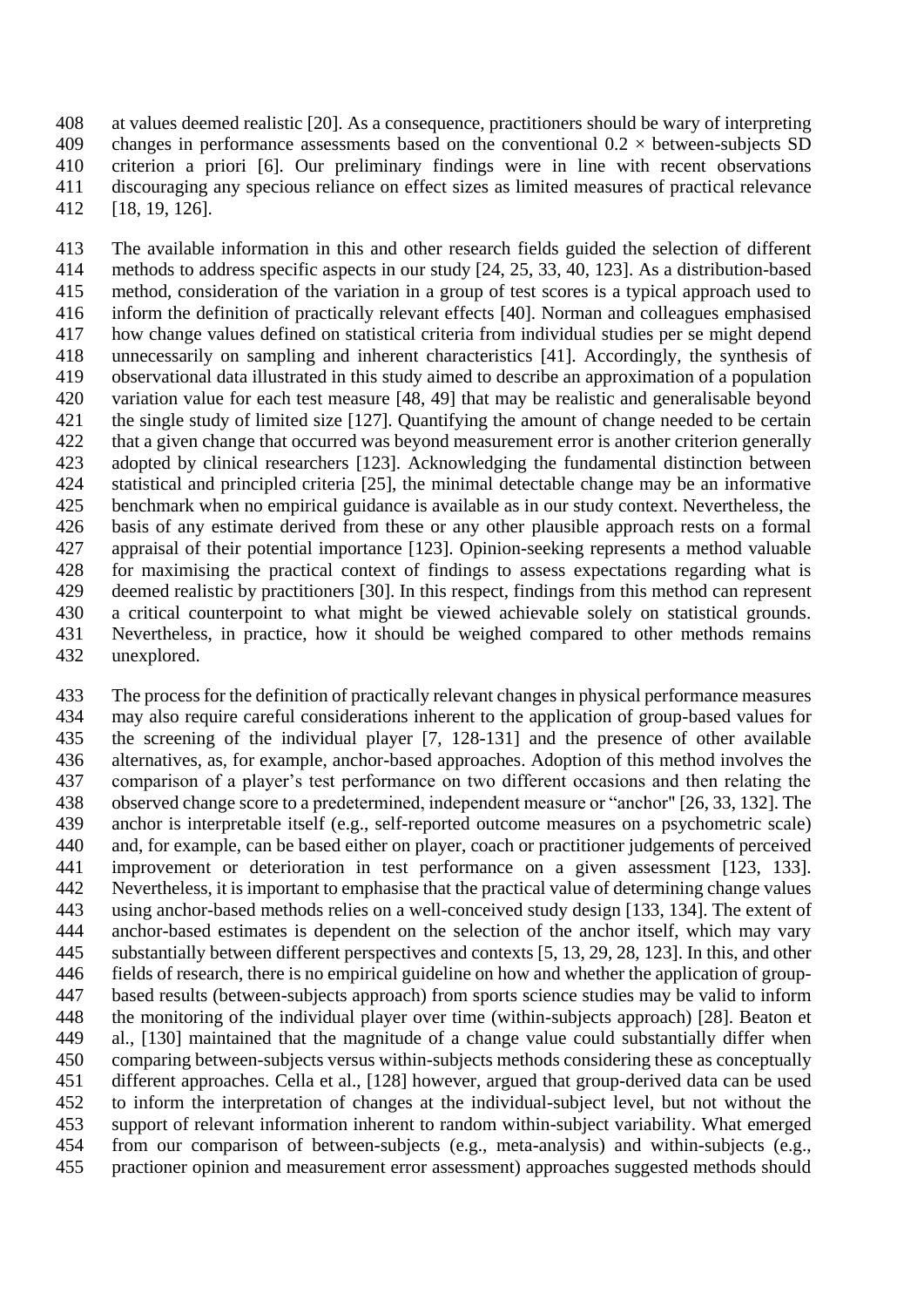be seen as complementary to each other to arrive at rationalised interpretations of measurements in research and real-world practice [135].

 Our study is not without limitations. Our investigation did not provide information regarding our survey content validity since the instrument did not undergo a formal pilot phase. However, we did not consider that as necessary due to the fundamental simplicity of our survey. As illustrated in a recent study [20], our survey focused primarily on one question regarding practitioners' perspectives on change values perceived as meaningful and relevant to the interpretation of different physical performance test scores. Specifically, the notion of meaningful referred to the degree of an observed change on that particular test and not its relative contribution to a potential enhancement in overall soccer performance [13]. The synthesis of observational data derived in independent groups both in different studies and within the same study is another aspect to consider [136]. Also, our selection [123] of some among other potential methods for specifying a change value of interest requires careful consideration. The relevance of available methods arguably depends on the research aim and context [8, 40]. Clinical researchers highlighted both values and limitations of using distribution-based methods, opinion-seeking, and review of the evidence base for specifying an effect deemed of *minimal importance* [18, 24, 28, 34, 40, 123, 137]. Likewise, taking into consideration the initial test performance level can be important for the definition and interpretation of a practically relevant change in the measure of interest [33]. Consideration of the initial test performance level assumes that greater changes between testing occasions for subjects with lower initial performance are the consequence of functional adaptations only [33]. However, this tendency may just be as consistent with the effects of the regression-to- the-mean artifact whereby more extreme scores can become less extreme at a follow-up assessment [33]. In practice, subjects with relatively higher test scores will find it harder to attain a given change when compared to subjects with relatively lower test scores [33]. Accounting for this important aspect may limit arriving at conclusions that subjects with relatively lower test scores attained true practically relevant changes in test performance [33]. Different approaches were applied in the clinical literature [33] and recently in the sports sciences [138], although there is no consensus on an established method to address this particular statistical phenomenon. Likewise, accounting for the player's perspective on changes in test scores and performance outcomes beyond opinion-based or statistical criteria would be of great importance [128, 139]. Given our data, exploration of these particular aspects was not, however, practically feasible thereby suggesting caution when generalizing what is illustrated in the present study.

## **Conclusion**

 This study compared different methods for defining practically relevant changes in physical performance measures. Our results highlighted how information obtained from between- method comparisons could be superior to *any a priori* adoption of conventional statistical 494 criteria (e.g.,  $0.2 \times$  between-subject SD) to support more rationalised interpretations of individual player test scores and research findings. The specification of a target change in physical performance tests is context-specific and should not be determined *a priori* on one study or one method only. Our findings provide guidance that may be useful for research purposes and tracking the physical performance of individual elite female soccer players in the absence of more objective information.

#### **Acknowledgments**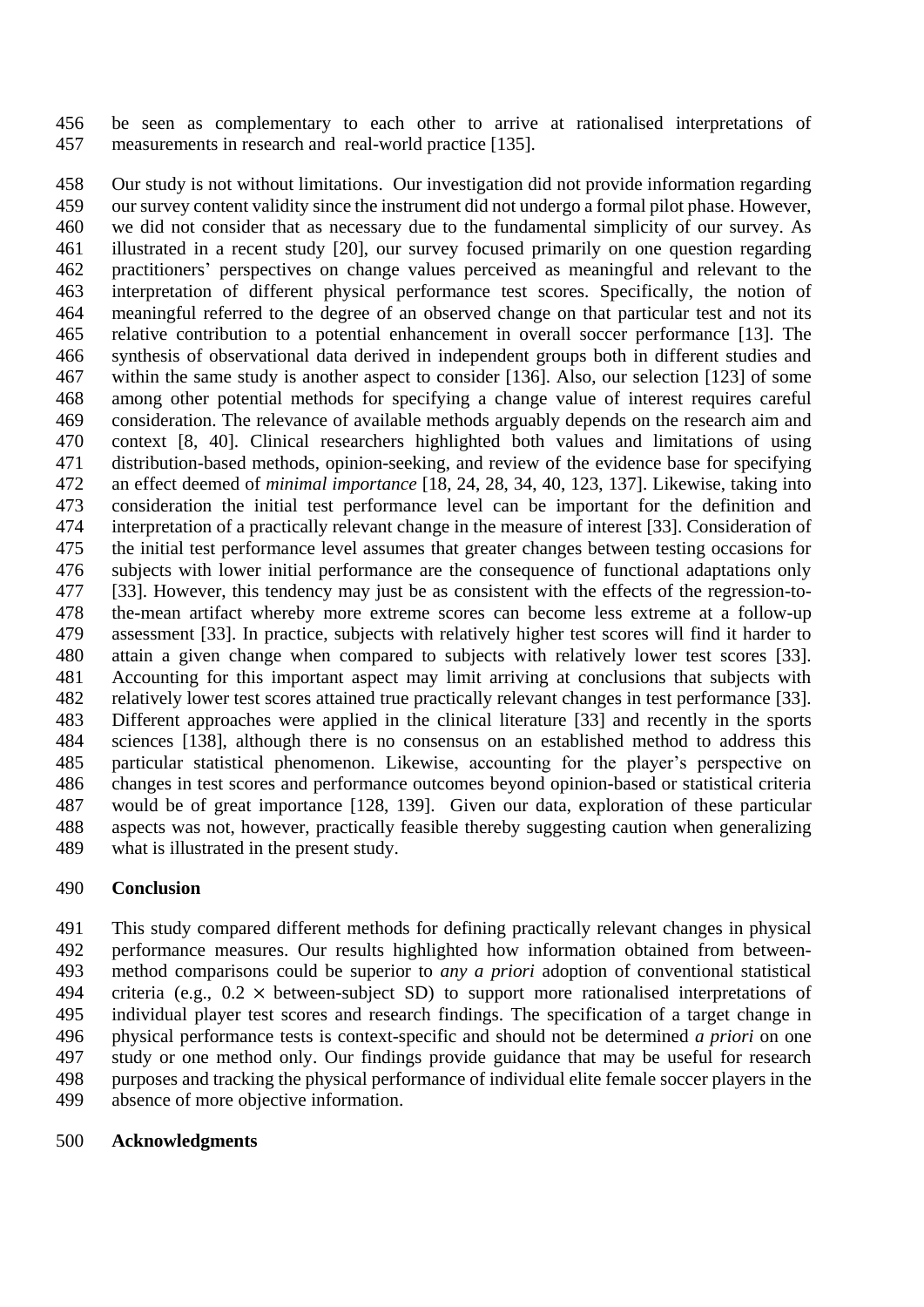- The authors would like to express their gratitude to the English FA for providing access to the
- current data as well as staff and players for their co-operation during data collection. The authors would also like to recognise and thank the practitioners who kindly completed the survey.
- 

# **Disclosure of Interest**

The authors report no conflict of interest

# **References**

- 1. Hulse MA, Morris JG, Hawkins RD, Hodson A, Nevill AM, Nevill ME. A field-test
- battery for elite, young soccer players. Int J Sports Med. 2013;34(4):302-11. doi:10.1055/s-0032-1312603.
- 2. Manson SA, Brughelli M, Harris NK. Physiological characteristics of international female
- soccer players. J Strength Cond Res. 2014;28(2):308-18.
- doi:10.1519/JSC.0b013e31829b56b1.
- 3. Datson N, Weston M, Drust B, Gregson W, Lolli L. High-intensity endurance capacity
- assessment as a tool for talent identification in elite youth female soccer. J Sports Sci.
- 2019:1-7. doi:10.1080/02640414.2019.1656323.
- 4. Datson N, Hulton A, Andersson H, Lewis T, Weston M, Drust B et al. Applied physiology
- of female soccer: an update. Sports Med. 2014;44(9):1225-40. doi:10.1007/s40279-014- 0199-1.
- 5. Atkinson G. What's behind the numbers? Important decisions in judging practical
- significance. Sportscience. 2007;11:12-5.
- 6. Buchheit M. The numbers will love you back in return-I promise. Int J Sports Physiol
- Perform. 2016;11(4):551-4. doi:10.1123/ijspp.2016-0214.
- 7. King MT, Dueck AC, Revicki DA. Can methods developed for interpreting group-level
- patient-reported outcome data be applied to individual patient management? Med Care.
- 2019;57 Suppl 5 Suppl 1:S38-s45. doi:10.1097/mlr.0000000000001111.
- 8. Beaton DE, Boers M, Wells GA. Many faces of the minimal clinically important
- difference (MCID): a literature review and directions for future research. Curr Opin
- Rheumatol. 2002;14(2):109-14. doi:10.1097/00002281-200203000-00006.
- 9. Wells G, Beaton D, Shea B, Boers M, Simon L, Strand V et al. Minimal clinically
- important differences: review of methods. J Rheumatol. 2001;28(2):406-12.
- 10. Beaton DE. Simple as possible? Or too simple? Possible limits to the universality of the
- one half standard deviation. Med Care. 2003;41(5):593-6.
- doi:10.1097/01.Mlr.0000064706.35861.B4.
- 11. Svensson M, Drust B. Testing soccer players. J Sports Sci. 2005;23(6):601-18.
- doi:10.1080/02640410400021294.
- 12. Atkinson G, Nevill AM. Statistical methods for assessing measurement error (reliability)
- in variables relevant to sports medicine. Sports Med. 1998;26(4):217-38.
- 13. Atkinson G. Does size matter for sports performance researchers? J Sports Sci.
- 2003;21(2):73-4. doi:10.1080/0264041031000071038.
- 14. Bland JM. The tyranny of power: is there a better way to calculate sample size? BMJ.
- 2009;339:b3985. doi:10.1136/bmj.b3985.
- 15. Lenth R. Some practical guidelines for effective sample size. Am Stat. 2001;55(3):187-
- 93. doi:10.1198/000313001317098149.
- 16. Loken E, Gelman A. Measurement error and the replication crisis. Science.
- 2017;355(6325):584-5. doi:10.1126/science.aal3618.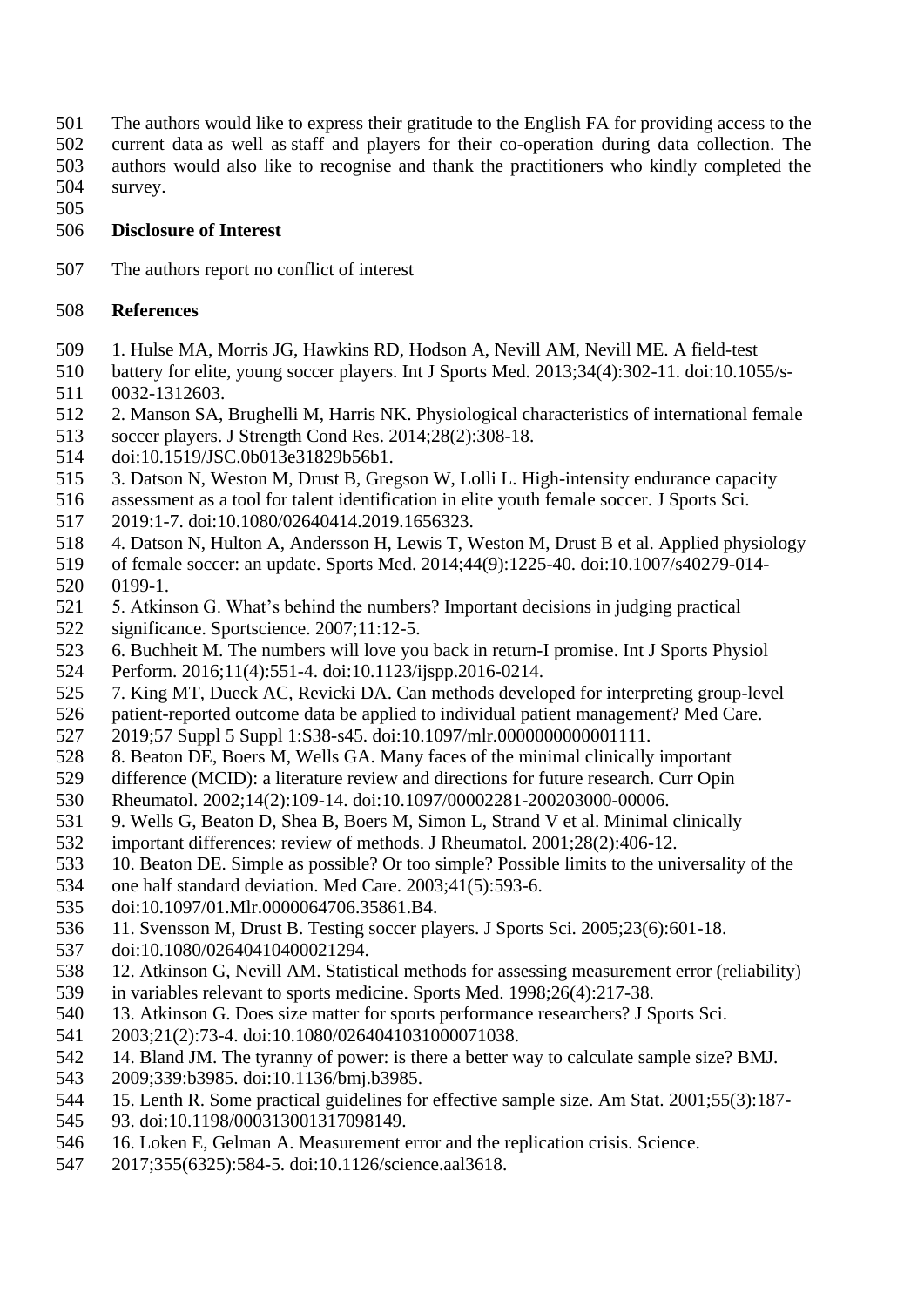- 17. Morton V, Torgerson DJ. Effect of regression to the mean on decision making in health care. BMJ. 2003;326(7398):1083-4. doi:10.1136/bmj.326.7398.1083.
- 18. Pogrow S. How effect size (practical significance) misleads clinical practice: the case for
- switching to practical benefit to assess applied research findings. Am Stat. 2019;73:223-34.
- doi:10.1080/00031305.2018.1549101.
- 19. Gibbs NM, Weightman WM. Beyond effect size: consideration of the minimum effect
- size of interest in anesthesia trials. Anesth Analg. 2012;114(2):471-5.
- doi:10.1213/ANE.0b013e31823d2ab7.
- 20. Kyprianou E, Lolli L, Al Haddad H, Di Salvo V, Varley M, Mendez-Villanueva A et al.
- A novel approach to assessing validity in sports performance research: integrating expert
- practitioner opinion into the statistical analysis. Sci Med Footb. 2019;3(4):333-8.
- doi:10.1080/24733938.2019.1617433.
- 21. de Vet HC, Terwee CB, Ostelo RW, Beckerman H, Knol DL, Bouter LM. Minimal
- changes in health status questionnaires: distinction between minimally detectable change and minimally important change. Health Qual Life Outcomes. 2006;4:54. doi:10.1186/1477-
- 7525-4-54.
- 22. Bothe AK, Richardson JD. Statistical, practical, clinical, and personal significance:
- definitions and applications in speech-language pathology. Am J Speech Lang Pathol.
- 2011;20(3):233-42. doi:10.1044/1058-0360(2011/10-0034).
- 23. Lassere MN, van der Heijde D, Johnson KR. Foundations of the minimal clinically
- important difference for imaging. J Rheumatol. 2001;28(4):890-1.
- 24. Revicki D, Hays RD, Cella D, Sloan J. Recommended methods for determining
- responsiveness and minimally important differences for patient-reported outcomes. J Clin
- Epidemiol. 2008;61(2):102-9. doi:10.1016/j.jclinepi.2007.03.012.
- 25. de Vet HC, Terwee CB. The minimal detectable change should not replace the minimal
- important difference. J Clin Epidemiol. 2010;63(7):804-5; author reply 6.
- doi:10.1016/j.jclinepi.2009.12.015.
- 26. Terwee CB, Roorda LD, Dekker J, Bierma-Zeinstra SM, Peat G, Jordan KP et al. Mind
- the MIC: large variation among populations and methods. J Clin Epidemiol. 2010;63(5):524- 34. doi:10.1016/j.jclinepi.2009.08.010.
- 27. Wright JG. The minimal important difference: who's to say what is important? J Clin Epidemiol. 1996;49(11):1221-2. doi:10.1016/s0895-4356(96)00207-7.
- 28. King MT. A point of minimal important difference (MID): a critique of terminology and
- methods. Expert Rev Pharmacoecon Outcomes Res. 2011;11(2):171-84.
- doi:10.1586/erp.11.9.
- 29. Thorpe RT, Atkinson G, Drust B, Gregson W. Monitoring fatigue status in elite team-
- sport athletes: implications for practice. Int J Sports Physiol Perform. 2017;12(Suppl
- 2):S227-s34. doi:10.1123/ijspp.2016-0434.
- 30. Cook JA, Julious SA, Sones W, Hampson LV, Hewitt C, Berlin JA et al. DELTA(2)
- guidance on choosing the target difference and undertaking and reporting the sample size
- calculation for a randomised controlled trial. BMJ. 2018;363:k3750. doi:10.1136/bmj.k3750.
- 31. Button KS, Ioannidis JP, Mokrysz C, Nosek BA, Flint J, Robinson ES et al. Power
- failure: why small sample size undermines the reliability of neuroscience. Nat Rev Neurosci. 2013;14(5):365-76. doi:10.1038/nrn3475.
- 32. Beaton DE, van Eerd D, Smith P, van der Velde G, Cullen K, Kennedy CA et al. Minimal
- change is sensitive, less specific to recovery: a diagnostic testing approach to interpretability.
- J Clin Epidemiol. 2011;64(5):487-96. doi:10.1016/j.jclinepi.2010.07.012.
- 33. Crosby RD, Kolotkin RL, Williams GR. Defining clinically meaningful change in health-
- related quality of life. J Clin Epidemiol. 2003;56(5):395-407. doi:10.1016/s0895-
- 4356(03)00044-1.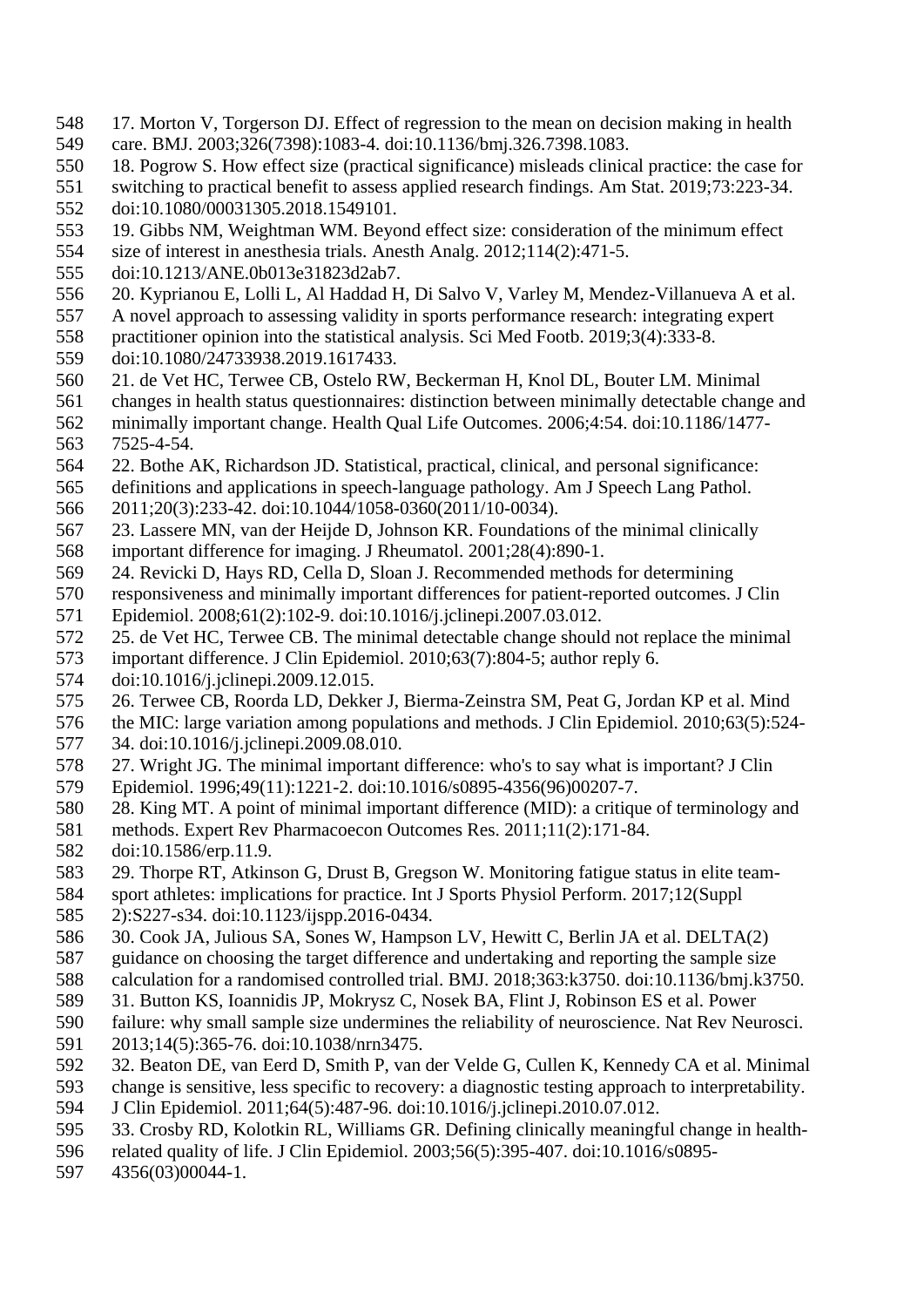- 34. Crosby RD, Kolotkin RL, Williams GR. An integrated method to determine meaningful
- changes in health-related quality of life. J Clin Epidemiol. 2004;57(11):1153-60.
- doi:10.1016/j.jclinepi.2004.04.004.
- 35. Staunton H, Willgoss T, Nelsen L, Burbridge C, Sully K, Rofail D et al. An overview of
- using qualitative techniques to explore and define estimates of clinically important change on
- clinical outcome assessments. J Patient Rep Outcomes. 2019;3(1):16. doi:10.1186/s41687- 019-0100-y.
- 36. Fayers PM, Cuschieri A, Fielding J, Craven J, Uscinska B, Freedman LS. Sample size
- calculation for clinical trials: the impact of clinician beliefs. Br J Cancer. 2000;82(1):213-9. doi:10.1054/bjoc.1999.0902.
- 37. Eton DT, Cella D, Yost KJ, Yount SE, Peterman AH, Neuberg DS et al. A combination
- of distribution- and anchor-based approaches determined minimally important differences
- (MIDs) for four endpoints in a breast cancer scale. J Clin Epidemiol. 2004;57(9):898-910.
- doi:10.1016/j.jclinepi.2004.01.012.
- 38. Borenstein M, Hedges LV, Higgins JPT, Rothstein HR. A basic introduction to fixed-
- effect and random-effects models for meta-analysis. Res Synth Method. 2010;1(2):97-111. doi:10.1002/jrsm.12.
- 39. Veroniki AA, Jackson D, Viechtbauer W, Bender R, Bowden J, Knapp G et al. Methods
- to estimate the between-study variance and its uncertainty in meta-analysis. Res Synth
- Methods. 2016;7(1):55-79. doi:10.1002/jrsm.1164.
- 40. Copay AG, Subach BR, Glassman SD, Polly DW, Jr., Schuler TC. Understanding the
- minimum clinically important difference: a review of concepts and methods. Spine J.
- 2007;7(5):541-6. doi:10.1016/j.spinee.2007.01.008.
- 41. Norman GR, Sloan JA, Wyrwich KW. Interpretation of changes in health-related quality
- of life: the remarkable universality of half a standard deviation. Medical care.
- 2003;41(5):582-92. doi:10.1097/01.Mlr.0000062554.74615.4c.
- 42. Weir JP. Quantifying test-retest reliability using the intraclass correlation coefficient and
- the SEM. J Strength Cond Res. 2005;19(1):231-40. doi:10.1519/15184.1.
- 43. Hebert R, Spiegelhalter DJ, Brayne C. Setting the minimal metrically detectable change
- on disability rating scales. Arch Phys Med Rehabil. 1997;78(12):1305-8. doi:10.1016/s0003- 9993(97)90301-4.
- 44. Terwee CB, Roorda LD, Knol DL, De Boer MR, De Vet HC. Linking measurement error
- to minimal important change of patient-reported outcomes. J Clin Epidemiol.
- 2009;62(10):1062-7. doi:10.1016/j.jclinepi.2008.10.011.
- 45. McKenzie JE, Brennan SE, Ryan RE, Thomson HJ, Johnston RV, Thomas J. Chapter 3:
- Defining the criteria for including studies and how they will be grouped for the synthesis. In:
- Higgins JPT, Thomas J, Chandler J, Cumpston M, Li T, Page MJ, Welch VA (editors).
- Cochrane Handbook for Systematic Reviews of Interventions version 6.1 (updated September
- 2020). Cochrane, 2020. Available from [www.training.cochrane.org/handbook.](file:///C:/Users/Lorenzo/Desktop/www.training.cochrane.org/handbook) 2020.
- 46. Stoll CRT, Izadi S, Fowler S, Green P, Suls J, Colditz GA. The value of a second
- reviewer for study selection in systematic reviews. Res Synth Methods. 2019;10(4):539-45.
- doi:10.1002/jrsm.1369.
- 47. Langan D, Higgins JPT, Jackson D, Bowden J, Veroniki AA, Kontopantelis E et al. A
- comparison of heterogeneity variance estimators in simulated random-effects meta-analyses.
- Res Synth Methods. 2019;10(1):83-98. doi:10.1002/jrsm.1316.
- 48. Altman DG. Practical statistics for medical research. London: Chapman and Hall/CRC; 1991.
- 49. Healy MJ. Populations and samples. Arch Dis Child. 1991;66(11):1355-6.
- doi:10.1136/adc.66.11.1355.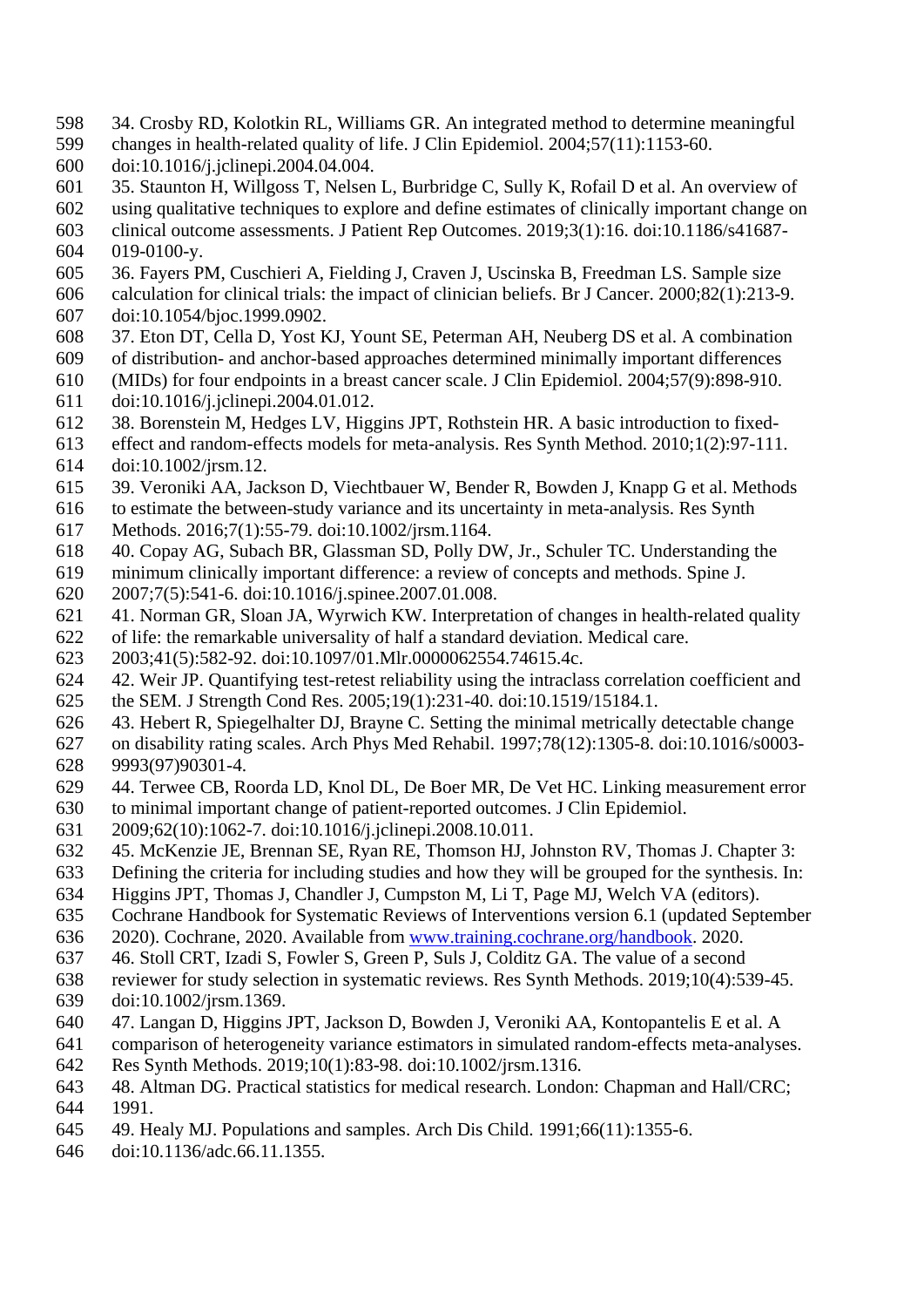- 50. Reilly T, Brooks GA. Exercise and the circadian variation in body temperature measures. International journal of sports medicine. 1986;7(6):358-62. doi:10.1055/s-2008-1025792.
- 51. Krustrup P, Mohr M, Amstrup T, Rysgaard T, Johansen J, Steensberg A et al. The yo-yo
- intermittent recovery test: physiological response, reliability, and validity. Med Sci Sports
- Exerc. 2003;35(4):697-705. doi:10.1249/01.MSS.0000058441.94520.32.
- 52. Hurvich CM, Tsai CL. Regression and time-series model selection in small samples.
- Biometrika. 1989;76(2):297-307. doi:10.1093/biomet/76.2.297.
- 53. Petropoulou M, Mavridis D. A comparison of 20 heterogeneity variance estimators in
- statistical synthesis of results from studies: a simulation study. Stat Med. 2017;36(27):4266- 80. doi:10.1002/sim.7431.
- 54. Viechtbauer W. Conducting meta-analyses in R with the metafor package. J Stat Softw. 2010;36(3):1-48.
- 55. Viechtbauer W. Confidence intervals for the amount of heterogeneity in meta-analysis. Stat Med. 2007;26(1):37-52. doi:10.1002/sim.2514.
- 56. Burnham KP, Anderson DR, Huyvaert KP. AIC model selection and multimodel
- inference in behavioral ecology: some background, observations, and comparisons. Behav
- Ecol Sociobiol. 2011;65(1):23-35. doi:10.1007/s00265-010-1029-6.
- 57. Higgins JPT, Thompson SG, Spiegelhalter DJ. A re-evaluation of random-effects meta-
- analysis. J R Stat Soc Ser A Stat Soc. 2009;172:137-59. doi:10.1111/j.1467-
- 985X.2008.00552.x.
- 58. IntHout J, Ioannidis JP, Rovers MM, Goeman JJ. Plea for routinely presenting prediction
- intervals in meta-analysis. BMJ Open. 2016;6(7):e010247. doi:10.1136/bmjopen-2015- 010247.
- 59. Sheskin DJ. Handbook of parametric and nonparametric statistical procedures. Chapman and Hall/CRC; 2000.
- 60. Bland JM, Altman DG. Measurement error proportional to the mean. BMJ.
- 1996;313(7049):106. doi:10.1136/bmj.313.7049.106.
- 61. Bland JM. How should I calculate a within-subject coefficient of variation? 2006. [https://www-users.york.ac.uk/~mb55/meas/cv.htm.](https://www-users.york.ac.uk/~mb55/meas/cv.htm)
- 62. Allen M, Poggiali D, Whitaker K, Marshall TR, Kievit RA. Raincloud plots: a multi-
- platform tool for robust data visualization. Wellcome open research. 2019;4:63.
- doi:10.12688/wellcomeopenres.15191.1.
- 63. Bowman AW. Graphics for uncertainty. J R Stat Soc Ser A Stat Soc. 2019;182:403-18. doi:10.1111/rssa.12379.
- 64. Jackson CH. Displaying uncertainty with shading. Am Stat. 2008;62(4):340-7.
- doi:10.1198/000313008X370843.
- 65. Moore DS, McCabe GP, Craig BA. Introduction to the practice of statistics. W.H.
- Freeman and Company; 2007.
- 66. Baumgart C, Freiwald J, Hoppe MW. Sprint mechanical properties of female and
- different aged male top-level german soccer players. Sports (Basel, Switzerland). 2018;6(4). doi:10.3390/sports6040161.
- 67. Bishop C, Read P, McCubbine J, Turner A. Vertical and horizontal asymmetries are
- related to slower sprinting and jump performance in elite youth female soccer players. J Strength Cond Res. 2018. doi:10.1519/jsc.0000000000002544.
- 68. Gabbett TJ, Carius J, Mulvey M. Does improved decision-making ability reduce the
- physiological demands of game-based activities in field sport athletes? J Strength Cond Res.
- 2008;22(6):2027-35. doi:10.1519/JSC.0b013e3181887f34.
- 69. Hammami MA, Ben Klifa W, Ben Ayed K, Mekni R, Saeidi A, Jan J et al. Physical
- performances and anthropometric characteristics of young elite North-African female soccer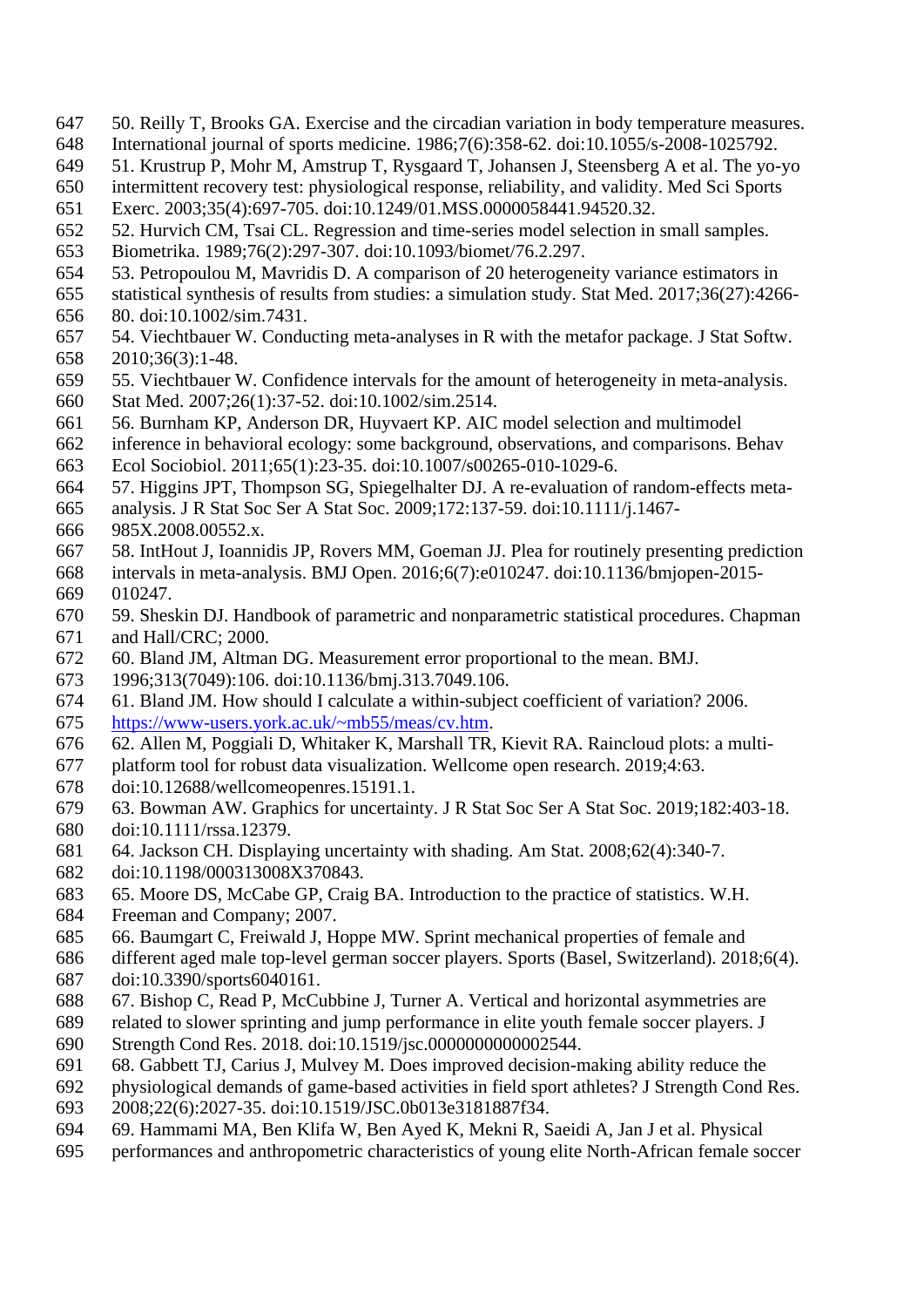- players compared with international standards. Science&Sports. 2020;35(2):67-74.
- doi:10.1016/j.scispo.2019.06.005.
- 70. Hoare DG, Warr CR. Talent identification and women's soccer: an Australian experience. J Sports Sci. 2000;18(9):751-8. doi:10.1080/02640410050120122.
- 71. Lockie RG, Moreno MR, Lazar A, Orjalo AJ, Giuliano DV, Risso FG et al. The physical
- and athletic performance characteristics of division I collegiate female soccer players by
- position. J Strength Cond Res. 2018;32(2):334-43. doi:10.1519/jsc.0000000000001561.
- 72. Julian R, Hecksteden A, Fullagar HH, Meyer T. The effects of menstrual cycle phase on
- physical performance in female soccer players. PLoS One. 2017;12(3):e0173951.
- doi:10.1371/journal.pone.0173951.
- 73. Pedersen S, Heitmann KA, Sagelv EH, Johansen D, Pettersen SA. Improved maximal
- strength is not associated with improvements in sprint time or jump height in high-level
- female football players: a clusterrendomized controlled trial. BMC Sports Sci Med Rehabil.
- 2019;11:20. doi:10.1186/s13102-019-0133-9.
- 74. Sport AIo. Physiological tests for elite athletes. 2nd ed. Champaign, United States:
- Human Kinetics Publishers; 2012.
- 75. Taylor JM, Portas M, Wright MD, Hurst C, Weston M. Within-season variation of fitness
- in elite youth female soccer players. J Athl Enhancement. 2012;2(1). doi:10.4172/2324-
- 9080.1000102.
- 76. Emmonds S, Till K, J. R, Murray E, Turner L, Robinson C et al. Influence of age on the
- anthropometric and performance characteristics of high-level youth female soccer players. Int J Sports Sci Coa. 2018;13(5):779-86. doi:10.1177/1747954118757437.
- 77. Andersen E, Lockie RG, Dawes JJ. Relationship of absolute and relative lower-body
- strength to predictors of athletic performance in collegiate women soccer players. Sports
- (Basel, Switzerland). 2018;6(4). doi:10.3390/sports6040106.
- 78. Idrizovic K. Physical and anthropometric profiles of elite female soccer players. Med
- 722 Sport. 2014;67(2):273-87.
- 79. Jackman SR, Scott S, Randers MB, Orntoft C, Blackwell J, Zar A et al. Musculoskeletal
- health profile for elite female footballers versus untrained young women before and after 16
- weeks of football training. J Sports Sci. 2013;31(13):1468-74.
- doi:10.1080/02640414.2013.796066.
- 80. McFarland IT, Dawes JJ, Elder CL, Lockie RG. Relationship of Two Vertical Jumping
- Tests to Sprint and Change of Direction Speed among Male and Female Collegiate Soccer
- Players. Sports (Basel, Switzerland). 2016;4(1). doi:10.3390/sports4010011.
- 81. Nebil G, Zouhair F, Hatem B, Hamza M, Zouhair T, Roy S et al. Effect of optimal
- cycling repeated-sprint combined with classical training on peak leg power in female soccer
- players. Isokinet Exerc Sci 2014;22(1):69-76. doi:10.3233/IES-130515.
- 82. Oberacker LM, Davis SE, Haff GG, Witmer CA, Moir GL. The Yo-Yo IR2 test:
- physiological response, reliability, and application to elite soccer. J Strength Cond Res.
- 2012;26(10):2734-40. doi:10.1519/JSC.0b013e318242a32a.
- 83. Ozbar N. Effects of plyometric Training on explosive strength, speed and kicking speed
- in female soccer players. Anthropol. 2015;19(2):333-9.
- doi:10.1080/09720073.2015.11891666.
- 84. Ünveren A. Investigating women futsal and soccer players' acceleration, speed and
- agility features. Anthropol. 2015;21(1-2):361-5.
- 85. Andersson H, Raastad T, Nilsson J, Paulsen G, Garthe I, Kadi F. Neuromuscular fatigue
- and recovery in elite female soccer: effects of active recovery. Med Sci Sports Exerc.
- 2008;40(2):372-80. doi:10.1249/mss.0b013e31815b8497.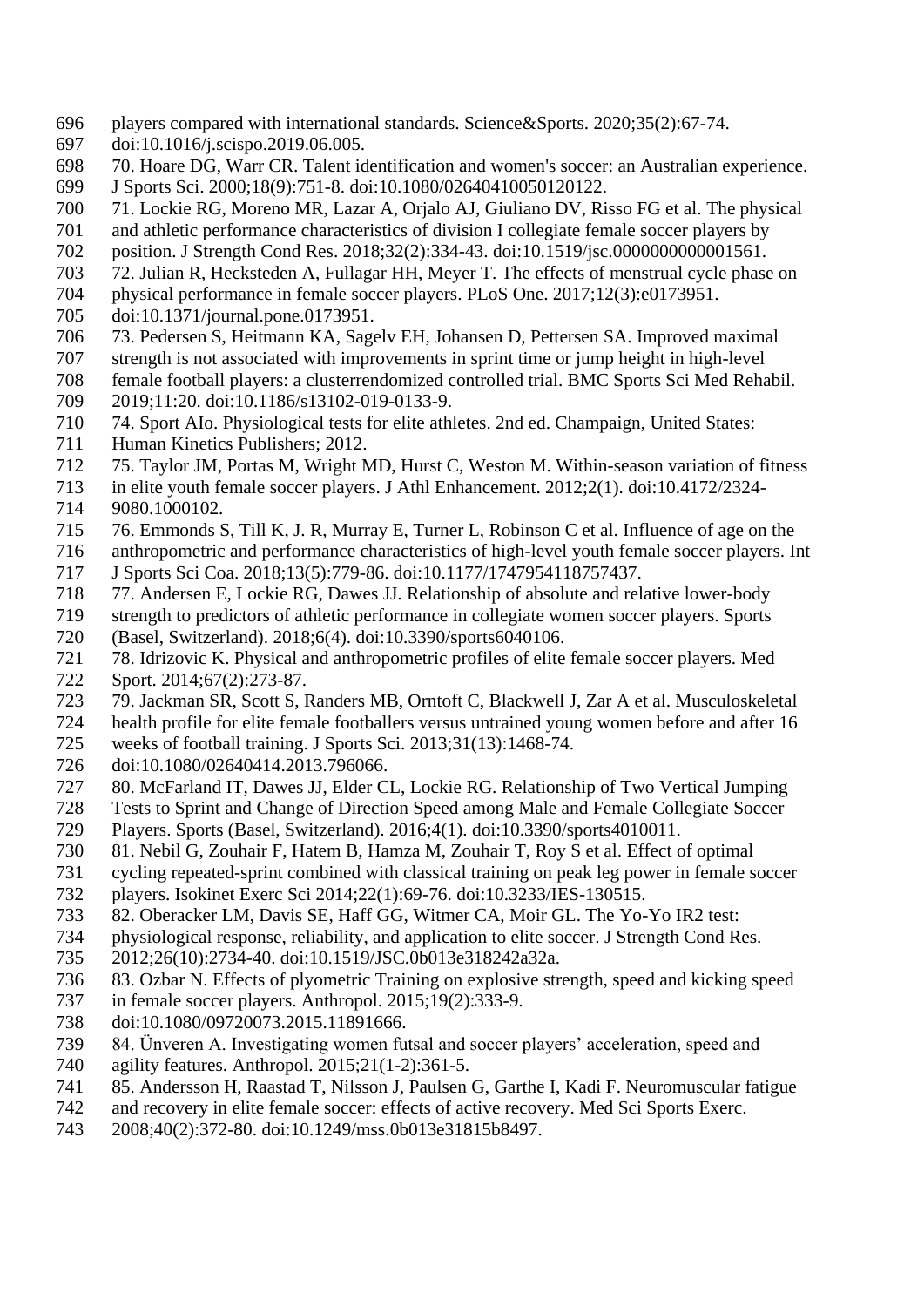- 86. Brannstrom A, Yu JG, Jonsson P, Akerfeldt T, Stridsberg M, Svensson M. Vitamin D in
- relation to bone health and muscle function in young female soccer players. Eur J Sport Sci.
- 2017;17(2):249-56. doi:10.1080/17461391.2016.1225823.
- 87. Castagna C, Castellini E. Vertical jump performance in Italian male and female national

748 team soccer players. Journal of strength and conditioning research / National Strength &

- Conditioning Association. 2013;27(4):1156-61. doi:10.1519/JSC.0b013e3182610999.
- 88. Emmonds S, Nicholson G, Begg C, Jones B, Bissas A. Importance of physical qualities
- for speed and change of direction ability in elite female soccer players. J Strength Cond Res. 2019;33(6):1669-77. doi:10.1519/jsc.0000000000002114.
- 89. Francescato MP, Venuto I, Buoite A, Stel G, Mallardi F, Cauci S. Sex differences in
- hydration status among adolescent elite soccer players. J Hum. 2019;14(2):265-80.
- doi:10.14198/jhse.2019.142.02.
- 90. Haugen TA, Tonnessen E, Seiler S. Speed and countermovement-jump characteristics of
- elite female soccer players, 1995-2010. Int J Sports Physiol Perform. 2012;7(4):340-9. doi:10.1123/ijspp.7.4.340.
- 91. Ingebrigtsen J, Shalfawi SA, Tonnessen E, Krustrup P, Holtermann A. Performance
- effects of 6 weeks of aerobic production training in junior elite soccer players. J Strength Cond Res. 2013;27(7):1861-7. doi:10.1519/JSC.0b013e31827647bd.
- 92. Jeras NMJ, Bovend'Eerdt TJH, McCrum C. Biomechanical mechanisms of jumping
- performance in youth elite female soccer players. J Sports Sci. 2019:1-7.
- doi:10.1080/02640414.2019.1674526.
- 93. Krustrup P, Zebis M, Jensen JM, Mohr M. Game-induced fatigue patterns in elite female
- soccer. J Strength Cond Res. 2010;24(2):437-41. doi:10.1519/JSC.0b013e3181c09b79.
- 94. Lesinski M, Muehlbauer T, Granacher U. Concurrent validity of the Gyko inertial sensor
- system for the assessment of vertical jump height in female sub-elite youth soccer players.
- BMC Sports Sci Med Rehabil. 2016;8:35. doi:10.1186/s13102-016-0061-x.
- 95. Loturco I, Suchomel T, James LP, Bishop C, Abad CCC, Pereira LA et al. Selective
- Influences of Maximum Dynamic Strength and Bar-Power Output on Team Sports
- Performance: A Comprehensive Study of Four Different Disciplines. Frontiers in physiology.
- 2018;9:1820. doi:10.3389/fphys.2018.01820.
- 96. McCurdy KW, Walker JL, Langford GA, Kutz MR, Guerrero JM, McMillan J. The
- relationship between kinematic determinants of jump and sprint performance in division I
- women soccer players. Journal of strength and conditioning research / National Strength &
- Conditioning Association. 2010;24(12):3200-8. doi:10.1519/JSC.0b013e3181fb3f94.
- 97. Mujika I, Santisteban J, Impellizzeri FM, Castagna C. Fitness determinants of success in
- men's and women's football. J Sports Sci. 2009;27(2):107-14.
- doi:10.1080/02640410802428071.
- 98. Prieske O, Maffiuletti NA, Granacher U. Postactivation potentiation of the plantar flexors
- does not directly translate to jump performance in female elite young soccer players.
- Frontiers in physiology. 2018;9:276. doi:10.3389/fphys.2018.00276.
- 99. Ramos GP, Nakamura FY, Penna EM, Mendes TT, Mahseredjian F, Lima AM et al.
- Comparison of physical fitness and anthropometrical profiles among brazilian female soccer
- national teams from U15 to senior categories. Journal of strength and conditioning research /
- National Strength & Conditioning Association. 2019. doi:10.1519/jsc.0000000000003140.
- 100. Sedano S, Vaeyens R, Philippaerts RM, Redondo JC, Cuadrado G. Anthropometric and
- anaerobic fitness profile of elite and non-elite female soccer players. J Sports Med Phys
- Fitness. 2009;49(4):387-94.
- 101. Shalfawi SA, Haugen T, Jakobsen TA, Enoksen E, Tonnessen E. The effect of
- combined resisted agility and repeated sprint training vs. strength training on female elite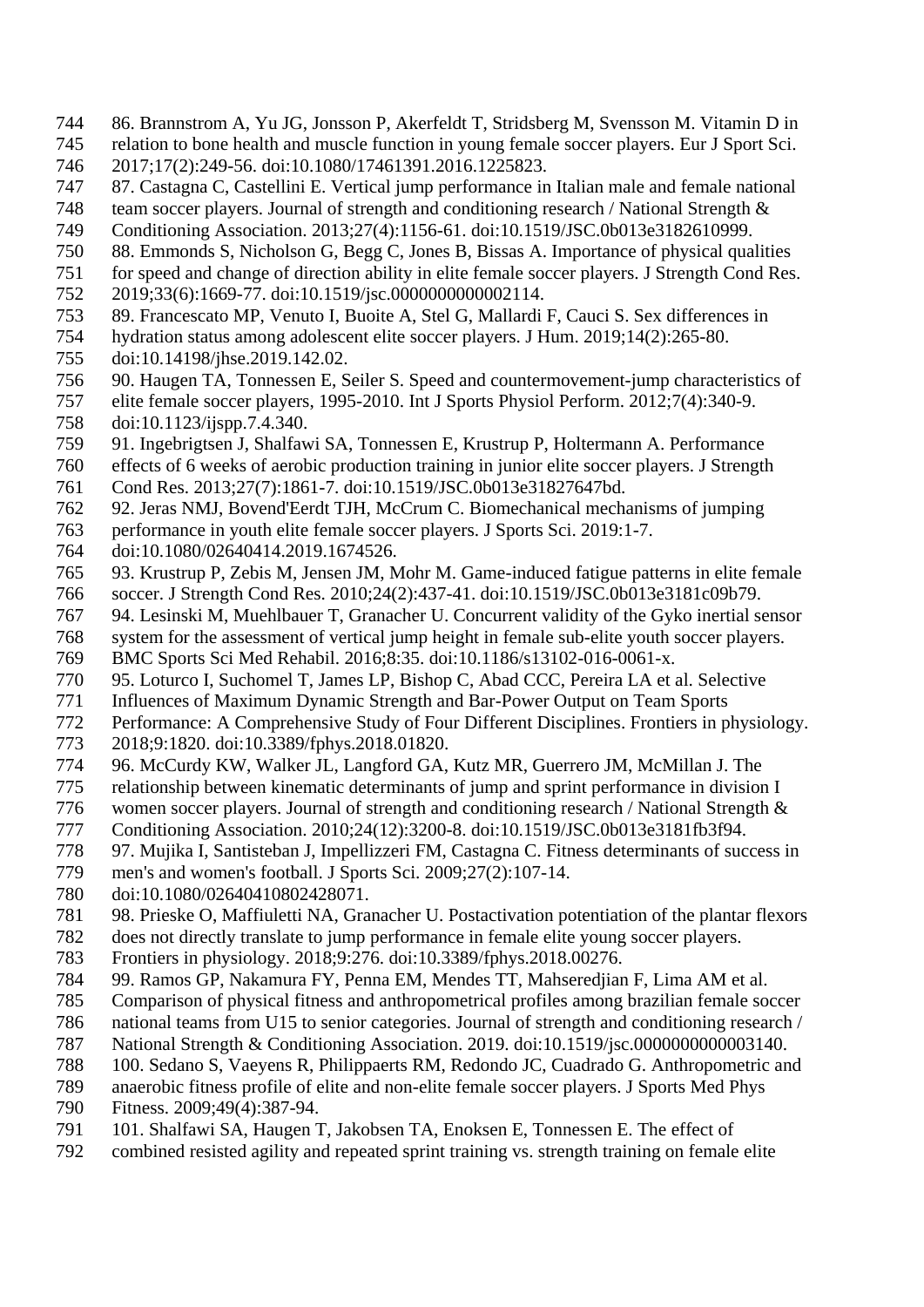- soccer players. J Strength Cond Res. 2013;27(11):2966-72.
- doi:10.1519/JSC.0b013e31828c2889.
- 102. Steffen K, Bakka HM, Myklebust G, Bahr R. Performance aspects of an injury
- prevention program: a ten-week intervention in adolescent female football players. Scand J Med Sci Sports. 2008;18(5):596-604. doi:10.1111/j.1600-0838.2007.00708.x.
- 103. Suchomel TJ, Sole CJ, Bailey CA, Grazer JL, Beckham GK. A comparison of reactive
- strength index-modified between six U.S. Collegiate athletic teams. J Strength Cond Res.
- 2015;29(5):1310-6. doi:10.1519/jsc.0000000000000761.
- 801 104. Vescovi JD, Rupf R, Brown TD, Marques MC. Physical performance characteristics of
- high-level female soccer players 12-21 years of age. Scand J Med Sci Sports.
- 2011;21(5):670-8. doi:10.1111/j.1600-0838.2009.01081.x.
- 105. Andersen TB, Krustrup P, Bendiksen M, Orntoft CO, Randers MB, Pettersen SA.
- Kicking velocity and effect on match performance when using a smaller, lighter ball in
- women's football. International journal of sports medicine. 2016;37(12):966-72.
- doi:10.1055/s-0042-109542.
- 106. Bendiksen M, Pettersen SA, Ingebrigtsen J, Randers MB, Brito J, Mohr M et al.
- Application of the Copenhagen soccer test in high-level women players locomotor
- activities, physiological response and sprint performance. Hum Mov Sci. 2013;32(6):1430-
- 42. doi:10.1016/j.humov.2013.07.011.
- 107. Booysen MJ, Gradidge PJ, Constantinou D. Anthropometric and motor characteristics of
- South African national level female soccer players. Journal of human kinetics. 2019;66:121-
- 9. doi:10.1515/hukin-2017-0189.
- 108. Cone JR, Berry NT, Goldfarb AH, Henson RA, Schmitz RJ, Wideman L et al. Effects of
- an individualized soccer match simulation on vertical stiffness and impedance. J Strength Cond Res. 2012;26(8):2027-36. doi:10.1519/JSC.0b013e31823a4076.
- 109. Flatt AA, Esco MR. Evaluating individual training adaptation with smartphone-derived
- heart rate variability in a collegiate female soccer team. J Strength Cond Res.
- 2016;30(2):378-85. doi:10.1519/jsc.0000000000001095.
- 110. Gabrys T, Stec K, Michalski C, Pilis W, Pilis K, Witkowski Z. Diagnostic value of Beep
- and Yo-Yo tests in assessing physical performance of female soccer players. Biomed Hum
- Kinet. 2019;11(1):110-4.
- 111. Hasegawa N, Kuzuhura K. Physical characteristics of collegiate women's football
- players. Football Science. 2015;12:51-7.
- 112. Krustrup P, Mohr M, Ellingsgaard H, Bangsbo J. Physical demands during an elite
- female soccer game: importance of training status. Med Sci Sports Exerc. 2005;37(7):1242-8. doi:10.1249/01.mss.0000170062.73981.94.
- 113. Martinez-Lagunas V, Hartmann U. Validity of the Yo-Yo Intermittent Recovery Test
- Level 1 for direct measurement or indirect estimation of maximal oxygen uptake in female
- soccer players. Int J Sports Physiol Perform. 2014;9(5):825-31. doi:10.1123/ijspp.2013-0313.
- 114. Morales J, Roman V, Yanez A, Solana-Tramunt M, Alamo J, Figuls A. Physiological
- and psychological changes at the end of the soccer season in elite female athletes. Journal of
- human kinetics. 2019;66:99-109. doi:10.2478/hukin-2018-0051.
- 115. Schmitz RJ, Cone JC, Tritsch AJ, Pye ML, Montgomery MM, Henson RA et al.
- Changes in drop-jump landing biomechanics during prolonged intermittent exercise. Sports
- health. 2014;6(2):128-35. doi:10.1177/1941738113503286.
- 116. Scott D, Lovell R. Individualisation of speed thresholds does not enhance the dose-
- response determination in football training. J Sports Sci. 2018;36(13):1523-32.
- doi:10.1080/02640414.2017.1398894.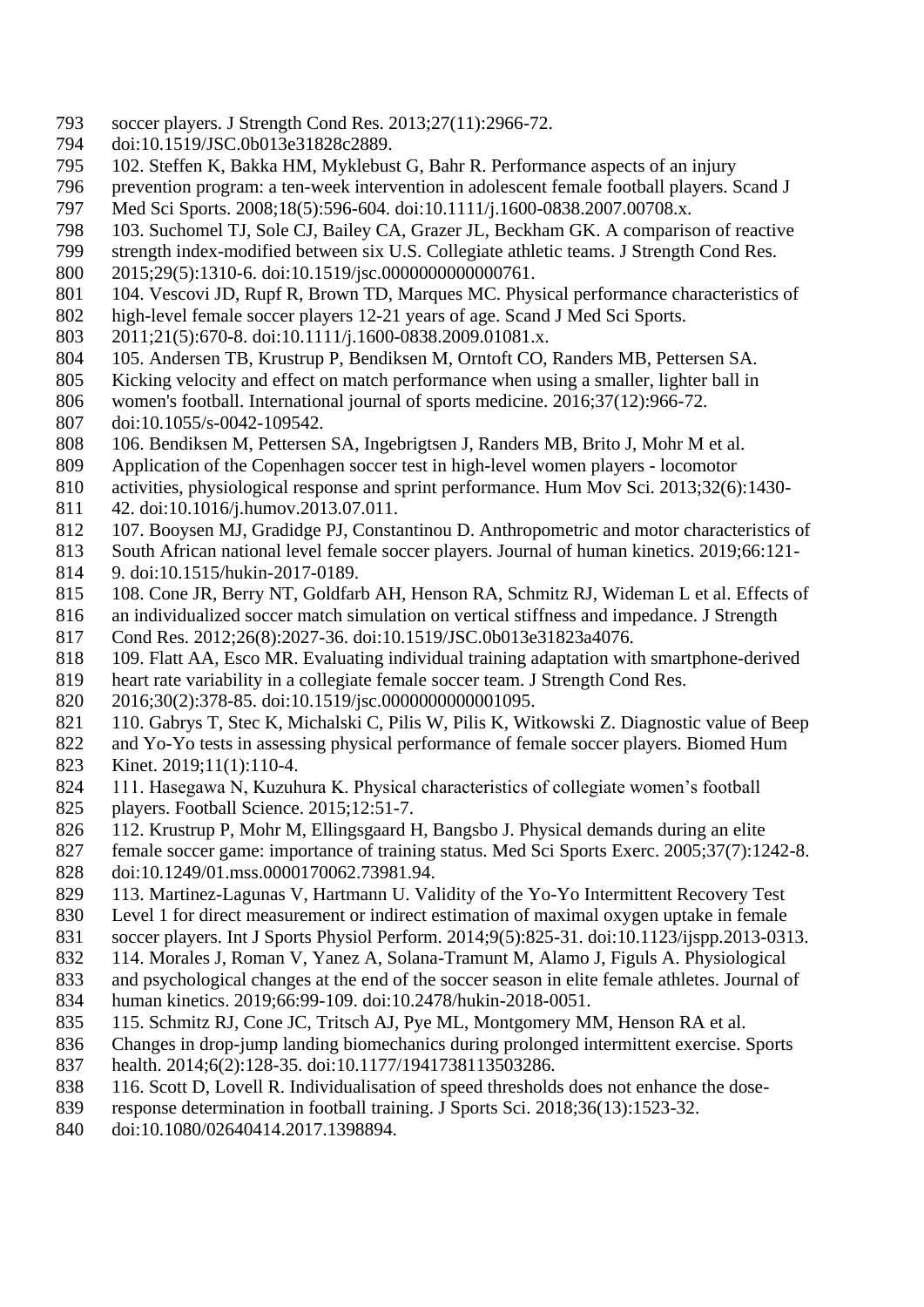- 117. Sjokvist J, Laurent MC, Richardson M, Curtner-Smith M, Holmberg HC, Bishop PA.
- Recovery from high-intensity training sessions in female soccer players. J Strength Cond
- Res. 2011;25(6):1726-35. doi:10.1519/JSC.0b013e3181e06de8.
- 118. Tounsi M, Jaafar H, Aloui A, Souissi N. Soccer-related performance in eumenorrheic
- Tunisian high-level soccer players: effects of menstrual cycle phase and moment of day. J
- Sports Med Phys Fitness. 2018;58(4):497-502. doi:10.23736/s0022-4707.17.06958-4.
- 119. Wright MD, Hurst C, Taylor JM. Contrasting effects of a mixed-methods high-intensity
- interval training intervention in girl football players. J Sports Sci. 2016;34(19):1808-15. doi:10.1080/02640414.2016.1139163.
- 120. Lassere MN, van der Heijde D, Johnson KR, Boers M, Edmonds J. Reliability of
- measures of disease activity and disease damage in rheumatoid arthritis: implications for
- smallest detectable difference, minimal clinically important difference, and analysis of
- treatment effects in randomized controlled trials. J Rheumatol. 2001;28(4):892-903.
- 121. Gruijters SLK, Peters GJY. Meaningful change definitions: sample size planning for
- experimental intervention research. Psychol Health. 2020:1-16.
- doi:10.1080/08870446.2020.1841762.
- 122. Lakens D. Sample Size Justification. 2021. [https://doi.org/10.31234/osf.io/9d3yf.](https://doi.org/10.31234/osf.io/9d3yf)
- 123. Cook JA, Hislop J, Adewuyi TE, Harrild K, Altman DG, Ramsay CR et al. Assessing
- methods to specify the target difference for a randomised controlled trial: DELTA
- (Difference ELicitation in TriAls) review. Health Technol Assess. 2014;18(28):v-vi, 1-175.
- doi:10.3310/hta18280.
- 124. Terwee CB, Terluin B, Knol DL, de Vet HC. Combining clinical relevance and
- statistical significance for evaluating quality of life changes in the individual patient. J Clin
- Epidemiol. 2011;64(12):1465-7; author reply 7-8. doi:10.1016/j.jclinepi.2011.06.015.
- 125. Cohen J. Statistical Power Analysis for the Behavioral Sciences. 2nd ed. Hillsdale (NJ):
- Lawrence Erlbaum Associates. p. 567; 1988.
- 126. Ioannidis JP. Why most published research findings are false. PLoS Med.
- 2005;2(8):e124. doi:10.1371/journal.pmed.0020124.
- 127. Watt JA, Veroniki AA, Tricco AC, Straus SE. Using a distribution-based approach and
- systematic review methods to derive minimum clinically important differences. BMC Med
- Res Methodol. 2021;21(1):41. doi:10.1186/s12874-021-01228-7.
- 128. Cella D, Bullinger M, Scott C, Barofsky I. Group vs individual approaches to
- understanding the clinical significance of differences or changes in quality of life. Mayo Clin Proc. 2002;77(4):384-92. doi:10.4065/77.4.384.
- 129. de Vet HC, Terluin B, Knol DL, Roorda LD, Mokkink LB, Ostelo RW et al. Three ways
- to quantify uncertainty in individually applied "minimally important change" values. J Clin
- Epidemiol. 2010;63(1):37-45. doi:10.1016/j.jclinepi.2009.03.011.
- 130. Beaton DE, Bombardier C, Katz JN, Wright JG. A taxonomy for responsiveness. J Clin
- Epidemiol. 2001;54(12):1204-17. doi:10.1016/s0895-4356(01)00407-3.
- 131. Redelmeier DA, Tversky A. Discrepancy between medical decisions for individual
- patients and for groups. N Engl J Med. 1990;322(16):1162-4.
- doi:10.1056/nejm199004193221620.
- 132. Cella D, Eton DT, Lai JS, Peterman AH, Merkel DE. Combining anchor and
- distribution-based methods to derive minimal clinically important differences on the
- Functional Assessment of Cancer Therapy (FACT) anemia and fatigue scales. J Pain
- Symptom Manage. 2002;24(6):547-61. doi:10.1016/s0885-3924(02)00529-8.
- 133. Devji T, Carrasco-Labra A, Qasim A, Phillips M, Johnston BC, Devasenapathy N et al.
- Evaluating the credibility of anchor based estimates of minimal important differences for
- patient reported outcomes: instrument development and reliability study. BMJ.
- 2020;369:m1714. doi:10.1136/bmj.m1714.